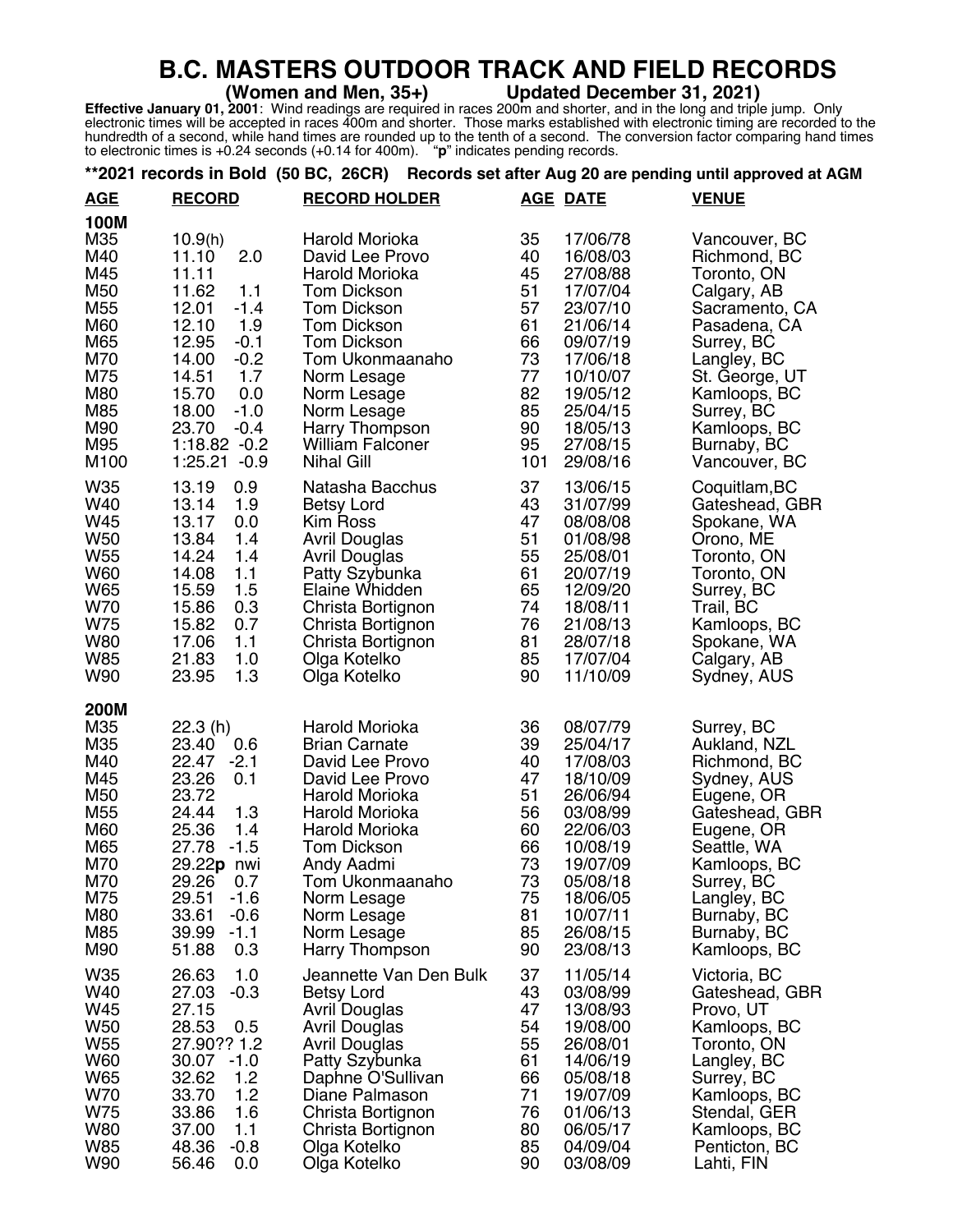| 400M<br>M35<br>M35<br>M40<br>M45<br>M <sub>50</sub><br>M <sub>55</sub><br>M <sub>55</sub><br>M60<br>M65<br>M70<br>M75<br>M80<br>M85<br><b>M85</b><br>M90 | 49.3(h)<br>49.52<br>50.52<br>50.60<br>51.70<br>53.3(h)<br>53.61<br>55.04<br>1:03.86<br>1:07.47<br>1:10.54<br>1:22.01<br>1:37.33<br>1:32.68<br>p<br>2:12.03 | Harold Morioka<br>Harold Morioka<br>Harold Morioka<br>Harold Morioka<br>Harold Morioka<br>Harold Morioka<br>Harold Morioka<br>Harold Morioka<br>Reidar Zapf-Gilje<br>Andy Aadmi<br>Andy Aadmi<br>Karl Mey<br>Harry Thompson<br><b>Karl Mey</b><br>Harry Thompson | 35<br>36<br>42<br>46<br>51<br>56<br>56<br>60<br>65<br>73<br>75<br>81<br>85<br>85<br>90 | 24/06/78<br>22/06/79<br>28/06/85<br>05/08/89<br>25/06/94<br>06/07/99<br>19/06/99<br>21/06/03<br>13/09/17<br>05/08/09<br>16/07/11<br>04/08/18<br>21/06/08<br>21/08/21<br>18/05/13 | Victoria, BC<br>Vancouver, BC<br>Rome, ITA<br>Eugene, OR<br>Eugene, OR<br>Burnaby, BC<br>Eugene, OR<br>Eugene, OR<br>Vernon, BC<br>Burnaby, BC<br>Sacramento, CA<br>Surrey, BC<br>Surrey, BC<br><b>Surrey, BC</b><br>Kamloops, BC |
|----------------------------------------------------------------------------------------------------------------------------------------------------------|------------------------------------------------------------------------------------------------------------------------------------------------------------|------------------------------------------------------------------------------------------------------------------------------------------------------------------------------------------------------------------------------------------------------------------|----------------------------------------------------------------------------------------|----------------------------------------------------------------------------------------------------------------------------------------------------------------------------------|-----------------------------------------------------------------------------------------------------------------------------------------------------------------------------------------------------------------------------------|
| W35                                                                                                                                                      | 57.84                                                                                                                                                      | Robyn Poulin                                                                                                                                                                                                                                                     | 36                                                                                     | 06/06/19                                                                                                                                                                         | Coquitlam, BC                                                                                                                                                                                                                     |
| W40                                                                                                                                                      | 59.75                                                                                                                                                      | Erna Kozak                                                                                                                                                                                                                                                       | 40                                                                                     | 27/06/85                                                                                                                                                                         | Rome, ITA                                                                                                                                                                                                                         |
| W45                                                                                                                                                      | 1:00.02                                                                                                                                                    | <b>Avril Douglas</b>                                                                                                                                                                                                                                             | 47                                                                                     | 12/08/93                                                                                                                                                                         | Provo, UT                                                                                                                                                                                                                         |
| W <sub>50</sub>                                                                                                                                          | 1:02.95                                                                                                                                                    | <b>Avril Douglas</b>                                                                                                                                                                                                                                             | 50                                                                                     | 23/08/96                                                                                                                                                                         | Eugene, OR                                                                                                                                                                                                                        |
| W <sub>55</sub>                                                                                                                                          | 1:02.40                                                                                                                                                    | Avril Douglas                                                                                                                                                                                                                                                    | 55                                                                                     | 25/08/01                                                                                                                                                                         | Toronto, ON                                                                                                                                                                                                                       |
| <b>W60</b>                                                                                                                                               | 1:09.57                                                                                                                                                    | <b>Avril Douglas</b>                                                                                                                                                                                                                                             | 60                                                                                     | 25/08/06                                                                                                                                                                         | Abbotsford, BC                                                                                                                                                                                                                    |
| W65                                                                                                                                                      | 1:19.39                                                                                                                                                    | Sandra Bissessur                                                                                                                                                                                                                                                 | 65                                                                                     | 28/08/15                                                                                                                                                                         | Burnaby, BC                                                                                                                                                                                                                       |
| W70                                                                                                                                                      | 1:17.14                                                                                                                                                    | Diane Palmason                                                                                                                                                                                                                                                   | 71                                                                                     | 18/07/09                                                                                                                                                                         | Kamloops, BC                                                                                                                                                                                                                      |
| W75                                                                                                                                                      | 1:19.53                                                                                                                                                    | Christa Bortignon                                                                                                                                                                                                                                                | 76                                                                                     | 22/08/13                                                                                                                                                                         | Kamloops, BC                                                                                                                                                                                                                      |
| <b>W80</b>                                                                                                                                               | 1:35.88                                                                                                                                                    | Christa Bortignon                                                                                                                                                                                                                                                | 80                                                                                     | 05/05/18                                                                                                                                                                         | Kamloops, BC                                                                                                                                                                                                                      |
| <b>W85</b>                                                                                                                                               | 2:10.81                                                                                                                                                    | Lenore Montgomery                                                                                                                                                                                                                                                | 87                                                                                     | 08/07/17                                                                                                                                                                         | Burnaby, BC                                                                                                                                                                                                                       |
| W90                                                                                                                                                      | 2:50.28                                                                                                                                                    | Olga Kotelko                                                                                                                                                                                                                                                     | 90                                                                                     | 17/09/09                                                                                                                                                                         | Richmond, BC                                                                                                                                                                                                                      |
| 800M<br>M35<br>M40<br>M45<br>M50<br>M <sub>55</sub><br>M60<br><b>M60</b><br>M65<br>M70<br>M75<br>M80<br>M85<br>M90                                       | 1:54.02<br>1:55.40<br>2:00.24<br>2:01.26<br>2:07.1(h)<br>2:12.33<br>2:10.77<br>p<br>2:24.20<br>2:39.78<br>2:50.50<br>3:20.58<br>4:07.53<br>5:07.40         | Mark Knoop<br>Mark Knoop<br><b>Warren McCulloch</b><br>Harold Morioka<br>Harold Morioka<br>Harold Morioka<br><b>Mark Pinckard</b><br>Reidar Zapf-Gilje<br>Joe Giegerich<br><b>Mark Stewart</b><br><b>Hans Weickardt</b><br>Les Leyland<br>Harry Thompson         | 39<br>40<br>45<br>50<br>56<br>60<br>61<br>65<br>70<br>76<br>80<br>86<br>90             | 17/06/06<br>03/06/07<br>17/07/11<br>13/06/93<br>29/06/99<br>24/06/03<br>22/08/21<br>13/08/17<br>14/07/02<br>12/09/20<br>05/08/94<br>09/08/03<br>21/08/13                         | Victoria, BC<br>Richmond, BC<br>Coquitlam, BC<br>Coquitlam, BC<br>Burnaby, BC<br>Burnaby, BC<br><b>Surrey, BC</b><br>Toronto, ON<br>Toronto, ON<br>Surrey, BC<br>Edmonton, AB<br>Eugene, OR<br>Kamloops, BC                       |
| W35                                                                                                                                                      | 2:00.08                                                                                                                                                    | <b>Diane Cummins</b>                                                                                                                                                                                                                                             | 36                                                                                     | 14/08/10                                                                                                                                                                         | Kessel-Lo, BEL                                                                                                                                                                                                                    |
| W40                                                                                                                                                      | 2:01.38                                                                                                                                                    | Diane Cummins                                                                                                                                                                                                                                                    | 40                                                                                     | 08/07/14                                                                                                                                                                         | Victoria, BC                                                                                                                                                                                                                      |
| W45                                                                                                                                                      | 2:16.1(h)                                                                                                                                                  | Maureen de St. Croix                                                                                                                                                                                                                                             | 48                                                                                     | 19/07/01                                                                                                                                                                         | Burnaby, BC                                                                                                                                                                                                                       |
| W <sub>50</sub>                                                                                                                                          | 2:16.62                                                                                                                                                    | Maureen de St. Croix                                                                                                                                                                                                                                             | 50                                                                                     | 17/06/03                                                                                                                                                                         | Burnaby, BC                                                                                                                                                                                                                       |
| W <sub>55</sub>                                                                                                                                          | 2:32.57                                                                                                                                                    | Avril Douglas                                                                                                                                                                                                                                                    | 55                                                                                     | 15/06/02                                                                                                                                                                         | Langley, BC                                                                                                                                                                                                                       |
| W60                                                                                                                                                      | 2:49.39                                                                                                                                                    | <b>Avril Douglas</b>                                                                                                                                                                                                                                             | 60                                                                                     | 26/08/06                                                                                                                                                                         | Abbotsford, BC                                                                                                                                                                                                                    |
| W65                                                                                                                                                      | 3:04.53                                                                                                                                                    | <b>Hazel Cameron</b>                                                                                                                                                                                                                                             | 65                                                                                     | 30/07/89                                                                                                                                                                         | Eugene, OR                                                                                                                                                                                                                        |
| W70                                                                                                                                                      | 3:06.74                                                                                                                                                    | Diane Palmason                                                                                                                                                                                                                                                   | 70                                                                                     | 28/06/08                                                                                                                                                                         | Courtenay, BC                                                                                                                                                                                                                     |
| W75                                                                                                                                                      | 3:37.05                                                                                                                                                    | Lenore Montgomery                                                                                                                                                                                                                                                | 75                                                                                     | 12/06/05                                                                                                                                                                         | Duncan, BC                                                                                                                                                                                                                        |
| <b>W80</b>                                                                                                                                               | 3:59.66                                                                                                                                                    | <b>Karin Vickars</b>                                                                                                                                                                                                                                             | 80                                                                                     | 05/08/18                                                                                                                                                                         | Surrey, BC                                                                                                                                                                                                                        |
| W85                                                                                                                                                      | 4:33.86                                                                                                                                                    | Lenore Montgomery                                                                                                                                                                                                                                                | 85                                                                                     | 27/08/15                                                                                                                                                                         | Burnaby, BC                                                                                                                                                                                                                       |
| W90                                                                                                                                                      | 6:13.82                                                                                                                                                    | Lenore Montgomery                                                                                                                                                                                                                                                | 90                                                                                     | 12/09/20                                                                                                                                                                         | Surrey, BC                                                                                                                                                                                                                        |
| 1500M                                                                                                                                                    | 3:45.2(h)                                                                                                                                                  | <b>Paul Williams</b>                                                                                                                                                                                                                                             | 35                                                                                     | 27/05/92                                                                                                                                                                         | Abbotsford, BC                                                                                                                                                                                                                    |
| M35                                                                                                                                                      | 4:01.50                                                                                                                                                    | Barry Adams                                                                                                                                                                                                                                                      | 41                                                                                     | 29/09/83                                                                                                                                                                         | San Juan, PUR                                                                                                                                                                                                                     |
| M40                                                                                                                                                      | 4:01.4(h)                                                                                                                                                  | Mike Creery                                                                                                                                                                                                                                                      | 40                                                                                     | 21/05/88                                                                                                                                                                         | Victoria, BC                                                                                                                                                                                                                      |
| M45                                                                                                                                                      | 4:12.3(h)                                                                                                                                                  | Mike Creery                                                                                                                                                                                                                                                      | 45                                                                                     | 13/06/93                                                                                                                                                                         | Eugene, OR                                                                                                                                                                                                                        |
| M50                                                                                                                                                      | 4:23.02                                                                                                                                                    | <b>Paul Reimer</b>                                                                                                                                                                                                                                               | 50                                                                                     | 19/07/05                                                                                                                                                                         | Burnaby, BC                                                                                                                                                                                                                       |
| M <sub>55</sub>                                                                                                                                          | 4:25.70                                                                                                                                                    | David Guss                                                                                                                                                                                                                                                       | 58                                                                                     | 30/06/19                                                                                                                                                                         | Kelowna, BC                                                                                                                                                                                                                       |
| <b>M60</b>                                                                                                                                               | 4:34.59                                                                                                                                                    | <b>David Guss</b>                                                                                                                                                                                                                                                | 60                                                                                     | 08/08/21                                                                                                                                                                         | Surrey, BC                                                                                                                                                                                                                        |
| M65                                                                                                                                                      | 5:01.46                                                                                                                                                    | <b>Herb Phillips</b>                                                                                                                                                                                                                                             | 66                                                                                     | 01/08/06                                                                                                                                                                         | Burnaby, BC                                                                                                                                                                                                                       |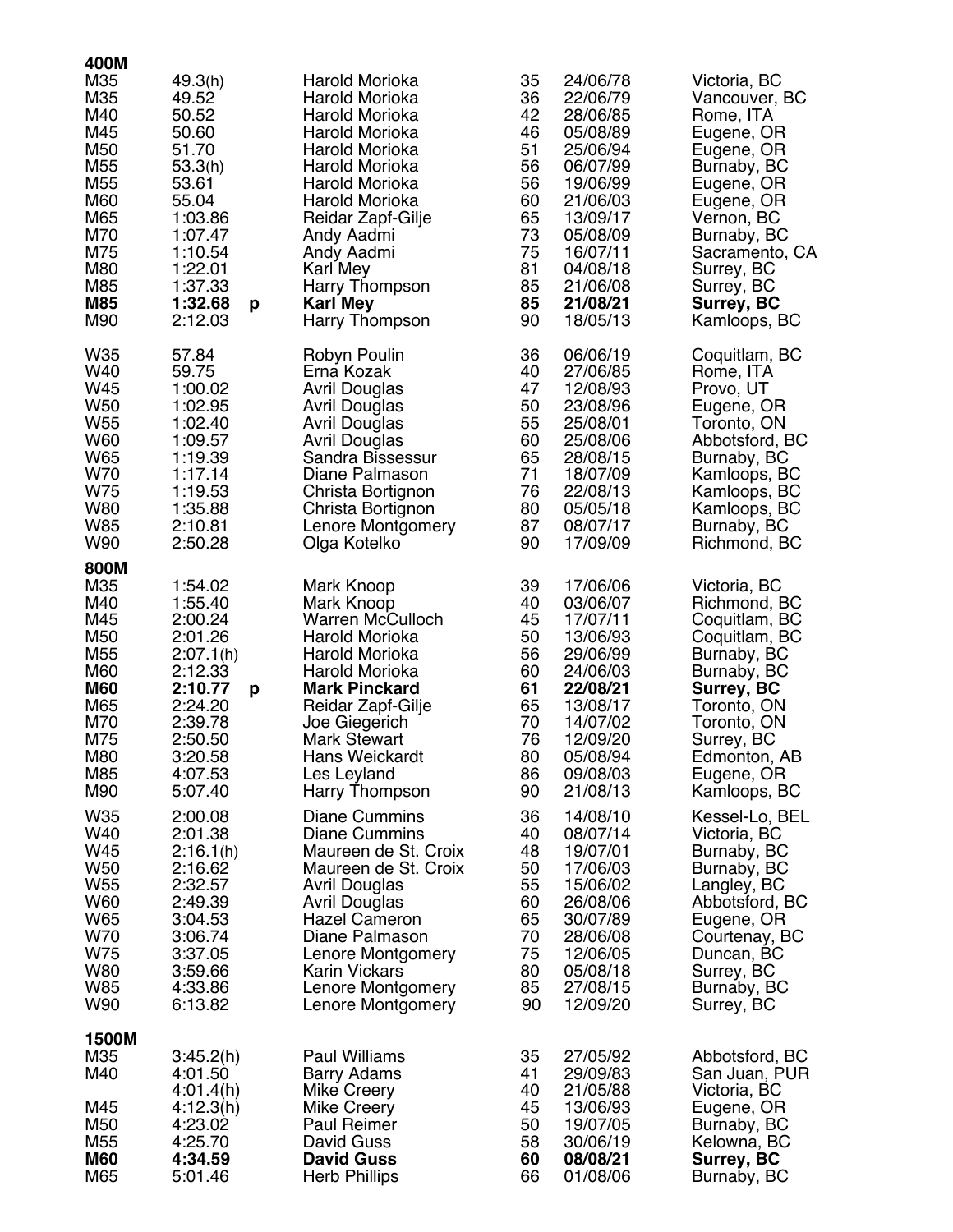| M70<br>M75<br>M80<br>M85<br>M90                                                                                                      | 5:20.57<br>5:56.11<br>6:37.9(h)<br>7:59.56<br>10:27.28                                                                                                | <b>Herb Phillips</b><br><b>Herb Phillips</b><br><b>Maurice Tarrant</b><br><b>Maurice Tarrant</b><br>Harry Thompson                                                                                                                                      | 70<br>75<br>80<br>85<br>90                                                 | 25/07/10<br>28/08/15<br>26/06/10<br>16/06/15<br>18/05/13                                                                                                 | Sacramento, CA<br>Burnaby, BC<br>Victoria, BC<br>Victoria, BC<br>Kamloops, BC                                                                                                                         |
|--------------------------------------------------------------------------------------------------------------------------------------|-------------------------------------------------------------------------------------------------------------------------------------------------------|---------------------------------------------------------------------------------------------------------------------------------------------------------------------------------------------------------------------------------------------------------|----------------------------------------------------------------------------|----------------------------------------------------------------------------------------------------------------------------------------------------------|-------------------------------------------------------------------------------------------------------------------------------------------------------------------------------------------------------|
| W35<br>W40<br>W45<br>W <sub>50</sub><br>W <sub>55</sub><br><b>W60</b><br><b>W60</b><br>W65<br>W70<br>W75<br><b>W80</b><br>W85<br>W90 | 4:07.88<br>4:23.63<br>4:37.68<br>4:40.92<br>5:21.72<br>6:06.1(h)<br>5:42.10<br>p<br>6:13.8(h)<br>6:39.93<br>6:57.67<br>7:55.16<br>9:06.76<br>12:34.67 | Leah Pells<br>Erna Kozak<br>Maureen de St. Croix<br>Maureen de St. Croix<br>Janette Wood<br>Lenore Montgomery<br><b>Janette Wood</b><br>Hazel Cameron<br>Diane Palmason<br>Lenore Montgomery<br>Karin Vickars<br>Lenore Montgomery<br>Lenore Montgomery | 35<br>41<br>49<br>50<br>58<br>61<br>61<br>65<br>70<br>75<br>80<br>85<br>90 | 24/06/00<br>31/05/86<br>01/06/02<br>15/06/03<br>04/08/18<br>05/09/91<br>21/08/21<br>17/06/89<br>29/06/08<br>11/06/05<br>10/07/18<br>28/08/15<br>12/09/20 | Eugene, OR<br>Burnaby, BC<br>Burnaby, BC<br>Langley, BC<br>Surrey, BC<br>Coquitlam, BC<br><b>Surrey, BC</b><br>Edmonton, AB<br>Courtenay, BC<br>Duncan, BC<br>Surrey, BC<br>Burnaby, BC<br>Surrey, BC |
| <b>MILE</b><br>M35<br>M40<br>M45<br>M50<br>M <sub>55</sub><br><b>M60</b><br>M65<br>M70<br>M75<br>M80                                 | 4:14.7(h)<br>4:15.85<br>4:38.46<br>4:35.89<br>4:50.34<br>4:54.90<br>5:29.0<br>5:48.6(h)<br>6:57.4<br>7:15.0(h)                                        | <b>Barry Adams</b><br>Graeme Fell<br>Mike Creery<br>Colin Dignum<br>David Guss<br><b>David Guss</b><br><b>Herb Phillips</b><br><b>Herb Phillips</b><br><b>Hugh Clifford</b><br><b>Maurice Tarrant</b>                                                   | 39<br>41<br>45<br>50<br>58<br>60<br>65<br>70<br>78<br>80                   | 08/08/81<br>29/10/00<br>02/06/93<br>12/06/16<br>24/05/19<br>07/08/21<br>09/08/05<br>17/07/10<br>18/06/85<br>17/07/10                                     | Vancouver, BC<br>San Francisco, CA<br>Port Alberni, BC<br>Eugene, OR<br>Kelowna, BC<br>Kelowna, BC<br>Burnaby, BC<br>Victoria, BC<br>Burnaby, BC<br>Victoria, BC                                      |
| W35<br>W40<br>W45<br><b>W50</b><br>W <sub>55</sub><br><b>W60</b><br>W65<br>W70<br>W75<br>W80<br><b>W85</b>                           | 4:55.71<br>4:59.27<br>5:03.18<br>5:02.80<br>5:41.38<br>6:24.46<br>6:41.64<br>7:33.50<br>8:17.4(h)<br>9:49.4(h)<br>11:54.3                             | Erna Kozak<br>Nancy Tinari<br>Maureen de St. Croix<br>Maureen de St. Croix<br>Avril Douglas<br>Adele Wilson<br>Rosamund Dashwood<br>Deanna Clark<br><b>Hazel Cameron</b><br><b>Ivy Granstrom</b><br>Ivy Granstrom                                       | 38<br>41<br>48<br>50<br>55<br>62<br>65<br>71<br>75<br>80<br>86             | 25/06/83<br>29/10/00<br>23/06/01<br>04/06/03<br>28/05/02<br>31/08/19<br>08/06/89<br>31/08/19<br>13/07/99<br>31/05/92<br>27/06/98                         | Eugene, OR<br>San Francisco, CA<br>Eugene, OR<br>Richmond, BC<br>Richmond, BC<br>Vancouver, BC<br>Victoria, BC<br>Vancouver, BC<br>Burnaby, BC<br>Burnaby, BC<br>Eugene, OR                           |
| 3000M<br>M35<br>M40<br>M45<br>M50<br>M <sub>55</sub><br><b>M60</b><br>M65<br>M70<br>M75<br>M80<br>M85<br>M90                         | 8:09.27<br>8:45.4(h)<br>8:56.62<br>9:18.80<br>9:44.20<br>9:52.30<br>p<br>10:36.2(h)<br>11:11.88<br>12:19.17<br>14:07.0(h)<br>17:01.99<br>22:08.45     | Graeme Fell<br>Mike Creery<br>Rob Lonergan<br>Colin Dignum<br>David Guss<br><b>David Guss</b><br><b>Maurice Tarrant</b><br><b>Herb Phillips</b><br><b>Maurice Tarrant</b><br><b>Maurice Tarrant</b><br><b>Maurice Tarrant</b><br>Harry Thompson         | 39<br>40<br>47<br>50<br>57<br>60<br>65<br>70<br>75<br>80<br>85<br>91       | 23/05/98<br>06/05/88<br>11/07/06<br>14/05/16<br>16/06/18<br>22/08/21<br>07/05/95<br>27/07/10<br>15/05/05<br>15/05/10<br>30/05/15<br>28/06/14             | Richmond, BC<br>Victoria, BC<br>Burnaby, BC<br>Victoria, BC<br>Langley, BC<br><b>Surrey, BC</b><br>Victoria, BC<br>Burnaby, BC<br>Victoria, BC<br>Victoria, BC<br>Victoria, BC<br>Kelowna, BC         |
| W35<br>W40<br>W45<br><b>W50</b><br>W <sub>55</sub><br><b>W55</b><br>W60<br>W65<br>W70<br>W75                                         | 8:59.21<br>9:40.89<br>9:44.94<br>11:02.02<br>12:01.33<br>11:28.68<br>p<br>12:46.39<br>14:41.26<br>15:27.4(h)<br>15:32.99                              | <b>Ulla Marquette</b><br><b>Catherine Watkins</b><br>Marilyn Arsenault<br>Juliette Christie<br><b>Juliette Christie</b><br><b>Carol Montgomery</b><br><b>Wendy Armstrong-Taylor</b><br>Lynette Baldock<br><b>Ivy Granstrom</b><br>Gwen McFarlan         | 35<br>42<br>47<br>50<br>56<br>55<br>60<br>65<br>73<br>78                   | 08/08/93<br>24/05/14<br>30/05/15<br>16/06/12<br>17/07/18<br>22/08/21<br>14/05/16<br>16/06/12<br>27/07/85<br>08/07/12                                     | Lindau, GER<br>Victoria, BC<br>Victoria, BC<br>Langley, BC<br>Surrey, BC<br>Surrey, BC<br>Kamloops, BC<br>Langley, BC<br>Gresham, OR<br>Burnaby, BC                                                   |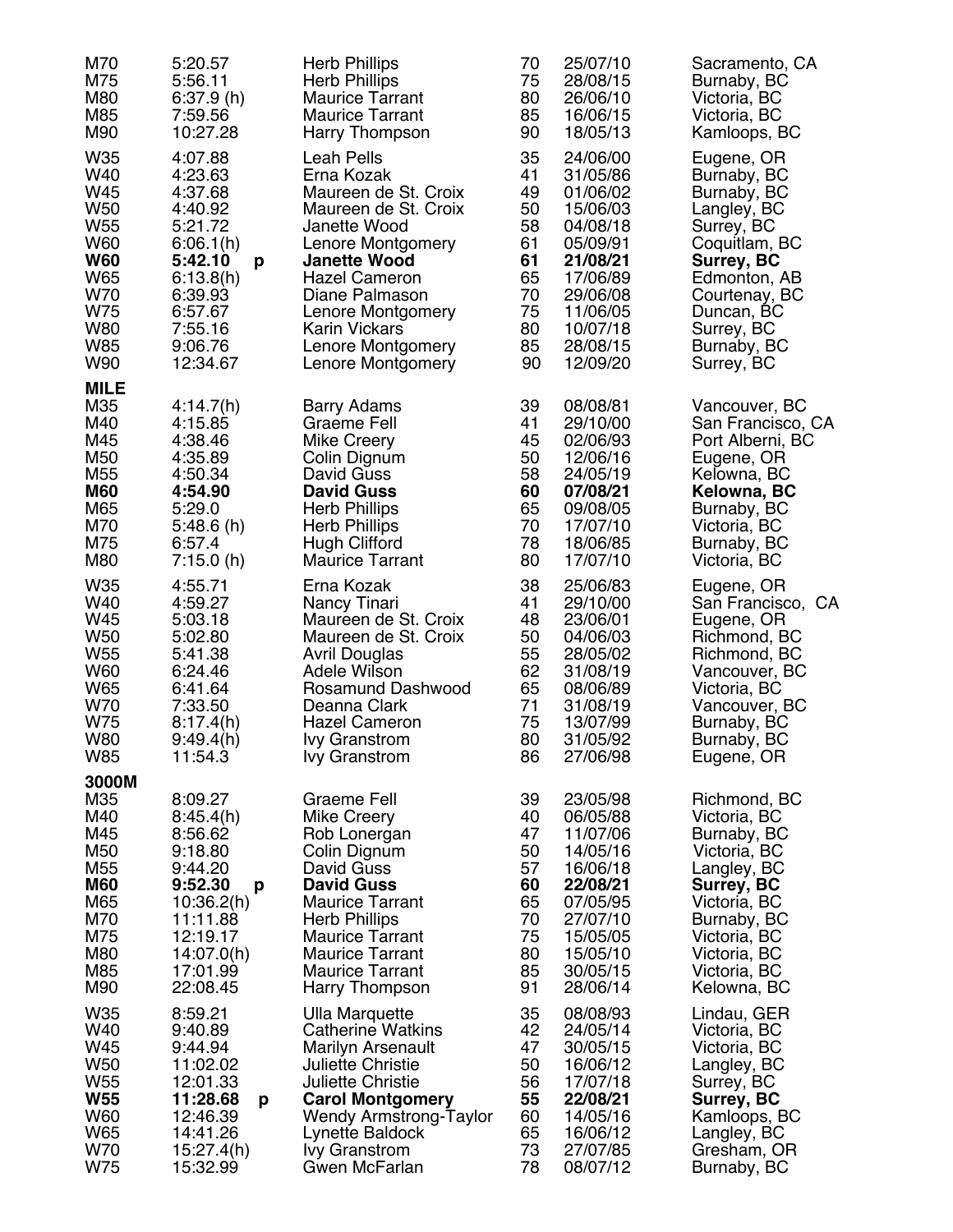| W80                                                                                                | 16:47.89                                                                                                                                                                                 | Lenore Montgomery                                                                                                                                                                                                                                                                                                                  | 82                                                                   | 16/06/12                                                                                                                                     | Langley, BC                                                                                                                                                                               |
|----------------------------------------------------------------------------------------------------|------------------------------------------------------------------------------------------------------------------------------------------------------------------------------------------|------------------------------------------------------------------------------------------------------------------------------------------------------------------------------------------------------------------------------------------------------------------------------------------------------------------------------------|----------------------------------------------------------------------|----------------------------------------------------------------------------------------------------------------------------------------------|-------------------------------------------------------------------------------------------------------------------------------------------------------------------------------------------|
| W85                                                                                                | 19:58.05                                                                                                                                                                                 | Lenore Montgomery                                                                                                                                                                                                                                                                                                                  | 87                                                                   | 09/07/17                                                                                                                                     | Burnaby, BC                                                                                                                                                                               |
| 5000M<br>M35<br>M40<br>M45<br>M50<br>M55<br>M60<br><b>M60</b><br>M65<br>M70<br>M75<br>M80<br>M85   | 14:01.54<br>14:47.2(h)<br>15:22.4(h)<br>15:49.60<br>16:30.97<br>17:26.9(h)<br>17:10.99<br>p<br>18:30.06<br>19:29.08<br>20:51.35<br>24:16.4(h)<br>30:12.55                                | <b>Paul Williams</b><br>Mike Creery<br>Colin Dignum<br>Colin Dignum<br>David Guss<br>Sverre Hietanen<br><b>David Guss</b><br><b>Herb Phillips</b><br><b>Herb Phillips</b><br><b>Herb Phillips</b><br><b>Maurice Tarrant</b><br><b>Maurice Tarrant</b>                                                                              | 35<br>40<br>45<br>50<br>58<br>60<br>60<br>66<br>70<br>75<br>80<br>85 | 24/05/92<br>28/05/88<br>19/06/11<br>30/04/16<br>29/06/19<br>05/08/80<br>20/10/21<br>25/07/06<br>22/07/10<br>26/08/15<br>21/08/10<br>26/08/15 | Portland, OR<br>Victoria, BC<br>Bellingham, WA<br>Kelowna, BC<br>Richmond, BC<br>Kelowna, BC<br>Burnaby, BC<br>Sacramento, CA<br>Burnaby, BC<br>Victoria, BC<br>Burnaby, BC               |
| M90                                                                                                | 52:49.87                                                                                                                                                                                 | Les Leyland                                                                                                                                                                                                                                                                                                                        | 90                                                                   | 07/09/07                                                                                                                                     | Riccione, ITA                                                                                                                                                                             |
| W35                                                                                                | 15:29.44                                                                                                                                                                                 | Natasha Wodak                                                                                                                                                                                                                                                                                                                      | 36                                                                   | 10/06/18                                                                                                                                     | Portland, OR                                                                                                                                                                              |
| W40                                                                                                | 16:55.1(h)                                                                                                                                                                               | Nancy Tinari                                                                                                                                                                                                                                                                                                                       | 44                                                                   | 24/06/03                                                                                                                                     | Burnaby, BC                                                                                                                                                                               |
| W45                                                                                                | 16:51.08                                                                                                                                                                                 | <b>Marilyn Arsenault</b>                                                                                                                                                                                                                                                                                                           | 47                                                                   | 13/06/15                                                                                                                                     | Portland, OR                                                                                                                                                                              |
| W50                                                                                                | 17:22.97                                                                                                                                                                                 | Lucy Smith                                                                                                                                                                                                                                                                                                                         | 50                                                                   | 21/06/17                                                                                                                                     | Victoria, BC                                                                                                                                                                              |
| W <sub>55</sub>                                                                                    | 20:21.22                                                                                                                                                                                 | Gwyneth Woodson                                                                                                                                                                                                                                                                                                                    | 56                                                                   | 07/09/07                                                                                                                                     | Riccione, ITA                                                                                                                                                                             |
| W60                                                                                                | 21:29.86                                                                                                                                                                                 | <b>Wendy Armstrong-Taylor</b>                                                                                                                                                                                                                                                                                                      | 60                                                                   | 02/07/16                                                                                                                                     | Kelowna, BC                                                                                                                                                                               |
| W65                                                                                                | 22:24.61                                                                                                                                                                                 | Rosamund Dashwood                                                                                                                                                                                                                                                                                                                  | 65                                                                   | 04/08/89                                                                                                                                     | Eugene, OR                                                                                                                                                                                |
| W70                                                                                                | 23:43.35                                                                                                                                                                                 | Lenore Montgomery                                                                                                                                                                                                                                                                                                                  | 73                                                                   | 04/09/03                                                                                                                                     | Chilliwack, BC                                                                                                                                                                            |
| W75                                                                                                | 25:09.0(h)                                                                                                                                                                               | Gwen McFarlan                                                                                                                                                                                                                                                                                                                      | 75                                                                   | 17/09/09                                                                                                                                     | Richmond, BC                                                                                                                                                                              |
| <b>W80</b>                                                                                         | 28:11.90                                                                                                                                                                                 | Lenore Montgomery                                                                                                                                                                                                                                                                                                                  | 82                                                                   | 22/08/12                                                                                                                                     | Burnaby, BC                                                                                                                                                                               |
| W85                                                                                                | 32:36.20                                                                                                                                                                                 | Lenore Montgomery                                                                                                                                                                                                                                                                                                                  | 85                                                                   | 26/08/15                                                                                                                                     | Burnaby, BC                                                                                                                                                                               |
| 10000M<br>M35<br>M40<br>M45<br>M50<br>M55<br>M60<br><b>M60</b><br>M65<br>M70<br>M75<br>M80         | 29:01.67<br>31:03.64<br>31:55.92<br>34:18.01<br>35:19.0(h)<br>36:53.3(h)<br>35:50.3(h)<br>p<br>38:31.84<br>40:02.31<br>47:39.7(h)<br>55:42.19                                            | <b>Paul Williams</b><br>Jim Finlayson<br><b>Bruce Deacon</b><br><b>Herb Phillips</b><br><b>Herb Phillips</b><br>Sverre Hietanen<br><b>David Guss</b><br><b>Maurice Tarrant</b><br><b>Herb Phillips</b><br><b>Hugh Clifford</b><br>Les Leyland                                                                                      | 35<br>41<br>46<br>51<br>57<br>60<br>60<br>66<br>70<br>75<br>80       | ??/05/92<br>07/06/14<br>31/08/13<br>03/07/92<br>22/07/97<br>02/08/80<br>02/10/21<br>09/08/96<br>24/07/10<br>22/08/81<br>19/07/97             | Barcelona, ESP<br>Victoria, BC<br>Victoria, BC<br>Richmond, BC<br>Burnaby, BC<br>Surrey, BC<br>Vancouver, BC<br>Victoria, BC<br>Sacramento, CA<br>Richmond, BC<br>Durban, RSA             |
| W35                                                                                                | 31:43.26                                                                                                                                                                                 | Natasha Wodak                                                                                                                                                                                                                                                                                                                      | 37                                                                   | 02/05/19                                                                                                                                     | Palo Alto, CA                                                                                                                                                                             |
| <b>W40</b>                                                                                         | 33:08.66                                                                                                                                                                                 | <b>Malindi Elmore</b>                                                                                                                                                                                                                                                                                                              | 41                                                                   | 18/06/21                                                                                                                                     | <b>Burnaby, BC</b>                                                                                                                                                                        |
| W45                                                                                                | 34:28.11                                                                                                                                                                                 | Marilyn Arsenault                                                                                                                                                                                                                                                                                                                  | 45                                                                   | 31/08/13                                                                                                                                     | Victoria, BC                                                                                                                                                                              |
| W <sub>50</sub>                                                                                    | 45:40.00                                                                                                                                                                                 | Marcia Stromsmoe                                                                                                                                                                                                                                                                                                                   | 52                                                                   | 09/07/01                                                                                                                                     | Brisbane, AUS                                                                                                                                                                             |
| W55                                                                                                | 42:03.42                                                                                                                                                                                 | Gwyneth Woodson                                                                                                                                                                                                                                                                                                                    | 56                                                                   | 12/09/07                                                                                                                                     | Riccione, ITA                                                                                                                                                                             |
| W60                                                                                                | 48:35.20                                                                                                                                                                                 | Rosamund Dashwood                                                                                                                                                                                                                                                                                                                  | 63                                                                   | 28/11/87                                                                                                                                     | Melbourne, AUS                                                                                                                                                                            |
| W65                                                                                                | 46:54.87                                                                                                                                                                                 | Rosamund Dashwood                                                                                                                                                                                                                                                                                                                  | 65                                                                   | 29/07/89                                                                                                                                     | Eugene, OR                                                                                                                                                                                |
| W70                                                                                                | 52:43.86                                                                                                                                                                                 | Lenore Marvin                                                                                                                                                                                                                                                                                                                      | 71                                                                   | 21/07/91                                                                                                                                     | Turku, FIN                                                                                                                                                                                |
| W75                                                                                                | 54:12.57                                                                                                                                                                                 | Lenore Montgomery                                                                                                                                                                                                                                                                                                                  | 76                                                                   | 21/07/06                                                                                                                                     | Dieppe, NB                                                                                                                                                                                |
| W80                                                                                                | 1:09:32.1(h)                                                                                                                                                                             | <b>Ivy Granstrom</b>                                                                                                                                                                                                                                                                                                               | 80                                                                   | 15/08/92                                                                                                                                     | Spokane, WA                                                                                                                                                                               |
| W85                                                                                                | 1:26:55.70                                                                                                                                                                               | <b>Ivy Granstrom</b>                                                                                                                                                                                                                                                                                                               | 86                                                                   | 03/07/98                                                                                                                                     | Saskatoon, SK                                                                                                                                                                             |
| <b>SPRINT HURDLES</b><br>M35<br>M40<br>M45<br>M50<br>M55<br>M60<br>M65<br>M70<br>M75<br>M80<br>M85 | 14.92<br>0.6<br>15.49<br>$-0.0$<br>18.51<br>0.0<br>15.84<br>0.4<br>1.3<br>16.69<br>17.24<br>$-2.3$<br>17.80<br>1.1<br>15.86<br>0.4<br>0.5<br>18.96<br>$-1.4$<br>18.58<br>26.57<br>$-0.8$ | M35-49 (110m-39" @ 9.14m); M50-59 (100m-36" @ 8.5m);<br>M70-79 (80m-30" @ 7.0m); M80+ (80m-27" @ 7.0m)<br>Doug McLaren<br><b>Tim Kroeker</b><br>Pete Pretorius<br><b>Jess Brewer</b><br><b>Warren Hamill</b><br><b>Warren Hamill</b><br>Reidar Zapf-Gilje<br><b>Jess Brewer</b><br>Lynn Thompson<br>Lynn Thompson<br>Joe Giegerich | 36<br>40<br>48<br>50<br>56<br>60<br>65<br>70<br>76<br>80<br>85       | 07/07/12<br>18/06/11<br>05/07/14<br>22/08/96<br>13/07/02<br>17/06/06<br>08/07/17<br>22/09/16<br>26/08/15<br>14/09/19<br>15/09/17             | M60-69 (100m-33" @8.0m);<br>Burnaby, BC<br>Langley, BC<br>Burnaby, BC<br>Eugene, OR<br>Toronto, ON<br>Langley, BC<br>Burnaby, BC<br>Coquitlam, BC<br>Burnaby, BC<br>Kelowna<br>Vernon, BC |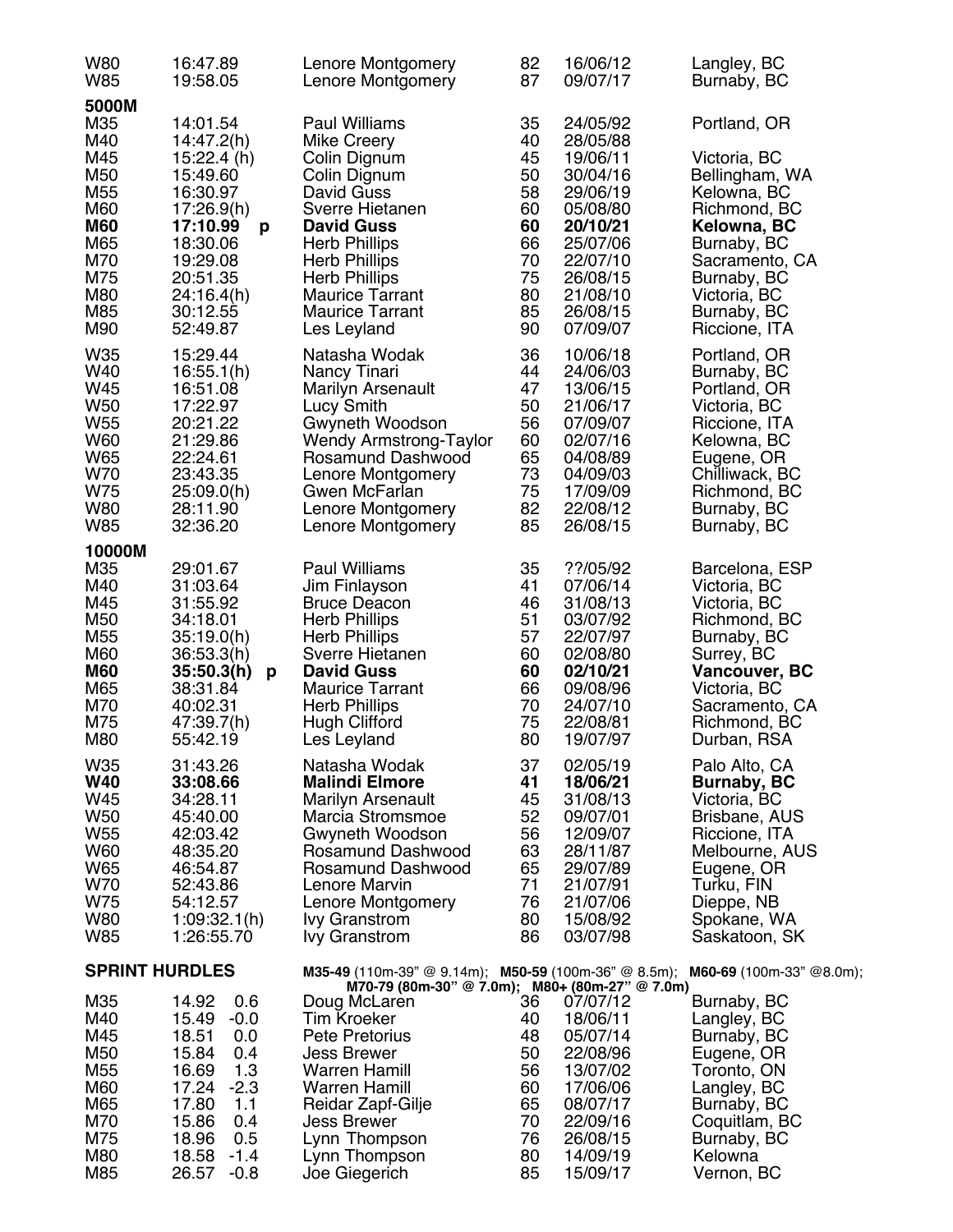| W35                        | 17.01                       | W35-39 (100m-33" @ 8.5m); W40-49 (80m-30" @ 8.0m); W50-59 (80m-30" @7.0m); W60+ (80m-27" @ 7.0m)<br>Jeannette Van Den Bulk | 36       | 05/08/13             |                            |                 |
|----------------------------|-----------------------------|----------------------------------------------------------------------------------------------------------------------------|----------|----------------------|----------------------------|-----------------|
| W40                        | 1.9<br>$-1.6$<br>14.01      | Jeannette Van Den Bulk                                                                                                     | 42       | 15/06/19             | Turin, ITA<br>Langley, BC  |                 |
| W45                        | 14.32<br>0.3                | <b>Becky Willis</b>                                                                                                        | 48       | 21/08/96             | Eugene, OR                 |                 |
| W <sub>50</sub>            | 14.02<br>1.8                | Sunette Lessing                                                                                                            | 51       | 19/07/19             | Toronto, ON                |                 |
| W <sub>55</sub>            | 16.70<br>0.3                | Margaret Rhebergen                                                                                                         | 59       | 10/09/14             | Langley, BC                |                 |
| W60                        | 15.21<br>0.0                | Cindy O'Brien Hugh                                                                                                         | 62       | 12/09/20             | Surrey, BC                 |                 |
| <b>W60</b>                 | 0.8<br>14.98<br>p           | <b>Cindy O'Brien Hugh</b>                                                                                                  | 63       | 21/08/21             | Surrey, BC                 |                 |
| W65                        | 17.37<br>$-1.9$             | Urith Hayley                                                                                                               | 65       | 28/08/16             |                            | Vancouver, BC   |
| W70                        | 18.15<br>0.0                | Deborah Lee                                                                                                                | 70       | 12/09/20             | Surrey, BC                 |                 |
| W75                        | 0.6<br>17.44                | Christa Bortignon                                                                                                          | 76       | 21/08/13             |                            | Kamloops, BC    |
| <b>W80</b>                 | 20.12<br>1.1                | Christa Bortignon                                                                                                          | 81       | 03/08/18             | <b>Surrey BC</b>           |                 |
|                            | <b>INTERMEDIATE HURDLES</b> | M35-49 (400m @ 36"); M50-59 (400m @33"); M60-69 (300m @30");                                                               |          |                      |                            |                 |
|                            |                             | M70-79 (300m-27"); M80+ (200m-27")                                                                                         |          |                      |                            |                 |
| M35                        | 1:10.24                     | <b>Trevor Wight</b>                                                                                                        | 35       | 19/07/09             |                            | Kamloops, BC    |
| M40                        | 57.3(h)                     | Harold Morioka                                                                                                             | 41       | 11/07/84             | Burnaby, BC                |                 |
| M45                        | 59.33                       | Harold Morioka                                                                                                             | 45       | 04/08/88             | Orlando, FL                |                 |
| M50                        | 58.82                       | Harold Morioka                                                                                                             | 51       | 13/08/94             | Eugene, OR                 |                 |
| M <sub>55</sub>            | 1:03.03                     | Harold Morioka                                                                                                             | 57       | 19/08/00             |                            | Kamloops, BC    |
| M60                        | 45.33                       | Harold Morioka                                                                                                             | 60       | 05/07/03             |                            | Carolina, PUR   |
| M65                        | 50.02                       | <b>Jess Brewer</b>                                                                                                         | 65       | 11/07/11             |                            | Sacramento, CA  |
| M70                        | 54.15                       | Harold Morioka                                                                                                             | 70       | 18/05/13             |                            | Kamloops, BC    |
| M75                        | 55.87                       | Andy Aadmi                                                                                                                 | 75       | 11/07/11             |                            | Sacramento, CA  |
| M80                        | 40.51 -0.4                  | Lynn Thompson                                                                                                              | 80       | 11/09/19             | Kelowna, BC                |                 |
|                            |                             | W35-49 (400m-30"); W50-59 (300m-30"); W60-69 (300m-27"); W70+ (200m-27")                                                   |          |                      |                            |                 |
| W35                        | 1:02.79                     | Jeannette Van Den Bulk                                                                                                     | 37       | 10/05/14             | Victoria, BC               |                 |
| W40                        | 1:07.45                     | Jeannette Van Den Bulk                                                                                                     | 40       | 23/04/17             |                            | Aukland, NZL    |
| W45                        | 1:31.67                     | Nancy Cochrane                                                                                                             | 49       | 28/07/01             |                            | Baton Rouge, LA |
| <b>W50</b><br>W55          | 1:03.94<br>1:07.61          | <b>Nancy Cochrane</b><br>Laurie Ritchie                                                                                    | 50<br>59 | 09/08/02<br>12/09/20 | Orono, ME                  |                 |
| <b>W60</b>                 | 1:11.84                     | Michelle Hankey                                                                                                            | 61       | 19/07/09             | Surrey, BC                 | Kamloops, BC    |
| <b>W60</b>                 | 1:09.84<br>p                | <b>Laurie Ritchie</b>                                                                                                      | 60       | 22/08/21             | Surrey, BC                 |                 |
| W65                        | 1:19.80                     | Naomi Moriyama                                                                                                             | 65       | 11/09/19             | Kelowna, BC                |                 |
| W70                        | 43.71 -0.3                  | Christa Bortignon                                                                                                          | 74       | 31/07/11             | Berea, OH                  |                 |
| W75                        | 39.89<br>0.0                | Christa Bortignon                                                                                                          | 76       | 18/05/13             |                            | Kamloops, BC    |
| <b>W80</b>                 | 46.64 -0.5                  | Christa Bortignon                                                                                                          | 80       | 05/05/17             |                            | Kamloops, BC    |
|                            |                             |                                                                                                                            |          |                      |                            |                 |
| <b>STEEPLECHASE</b><br>M35 | 8:24.74                     | M35-59 (3000m-36");<br><b>Graeme Fell</b>                                                                                  | 36       | 09/08/95             | M60+ and Women (2000m-30") | Gothenburg, SWE |
| M40                        | 9:56.0(h)                   | Don Trethewey                                                                                                              | 42       | 07/07/79             |                            |                 |
| M45                        | 10:15.7(h)                  | Don Trethewey                                                                                                              | 45       | 15/08/82             | Burnaby, BC<br>Ottawa, ON  |                 |
| M50                        | 11:24.20                    | Dave Cressman                                                                                                              | 50       | 08/06/19             |                            | Coquitlam, BC   |
| M <sub>55</sub>            | 11:32.12                    | David Guss                                                                                                                 | 57       | 29/06/18             | Kelowna, BC                |                 |
| M60                        | 7:54.67                     | Reidar Zapf-Gilje                                                                                                          | 64       | 09/07/16             | Burnaby, BC                |                 |
| <b>M60</b>                 | 7:08.81<br>p                | <b>David Guss</b>                                                                                                          | 60       | 22/08/21             | Surrey, BC                 |                 |
| M65                        | 7:52.04                     | Reidar Zapf-Gilje                                                                                                          | 65       | 08/07/17             | Burnaby, BC                |                 |
| M70                        | 9:57.60                     | <b>Barrie Dargie</b>                                                                                                       | 74       | 15/06/18             | Langley, BC                |                 |
| <b>M75</b>                 | 13:21.07<br>p               | <b>Arthur Gee</b>                                                                                                          | 77       | 22/08/21             | Surrey, BC                 |                 |
| <b>W35</b>                 | 10:36.40<br>p               | <b>Halimah Beaulieu</b>                                                                                                    | 39       | 22/08/21             | Surrey, BC                 |                 |
| W45                        | 10:11.35                    | <b>Nancy Cochrane</b>                                                                                                      | 49       | 26/07/01             |                            | Baton Rouge, LA |
| W <sub>50</sub>            | 8:41.67                     | Leslie Stevens                                                                                                             | 50       | 30/08/16             |                            | Vancouver, BC   |
|                            |                             |                                                                                                                            |          |                      |                            |                 |
| 4 x 100M RELAY<br>M35      | 44.90                       |                                                                                                                            |          |                      | 09/07/17                   |                 |
|                            |                             | Brian Carnate (39), Marvin Johnson (43)<br>Luke Wang (45), Steve Colbert (52)                                              |          |                      |                            | Burnaby, BC     |
|                            |                             |                                                                                                                            |          |                      |                            |                 |
| M40                        | 45.93                       | Brian Carnate (40), Marvin Johnson (44)<br>Charles Oamen (44), Jay Guzman (44)                                             |          |                      | 03/08/18                   | Surrey, BC      |
|                            |                             |                                                                                                                            |          |                      |                            |                 |
| M45                        | 51.10                       | Haijun Yu (48), Sam Walker (47)                                                                                            |          |                      | 03/08/18                   | Surrey, BC      |
|                            |                             | Will Harrower (46), Faraaz Taiyab (45)                                                                                     |          |                      |                            |                 |
| M50                        | 49.80                       | Jess Aujla(53), Rob Smith(50)<br>Mike Bradecamp(53), Steve Colbert(53)                                                     |          |                      | 17/06/18                   | Langley, BC     |
|                            |                             |                                                                                                                            |          |                      |                            |                 |
| <b>M50</b>                 | 49.47<br>p                  | Derek Prevost(56), Shawn Nouraei(50)                                                                                       |          |                      | 21/08/21                   | Surrey, BC      |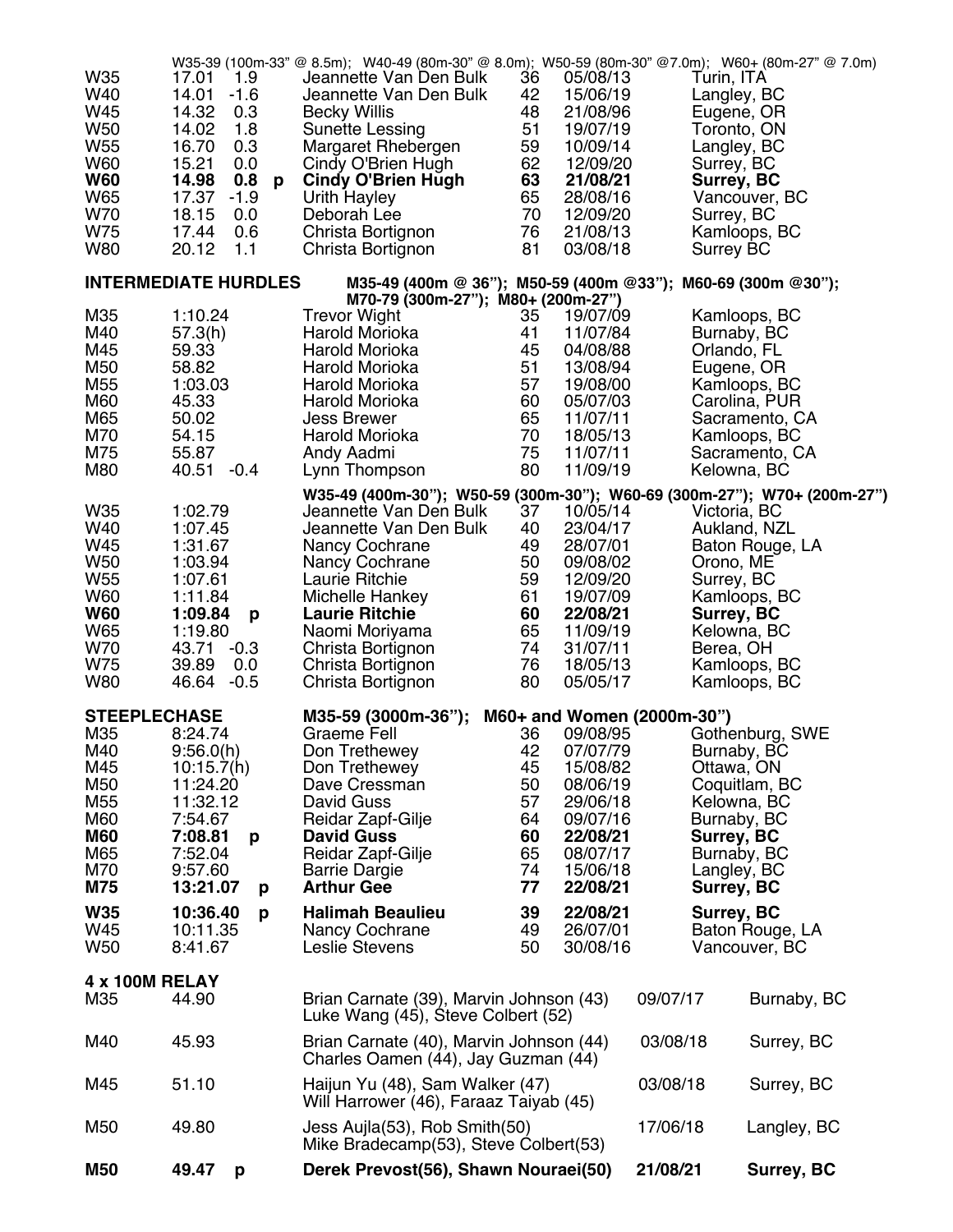|                       |              | Steve Colbert(56), Paul Tshinyama(51)                                                                   |          |                   |
|-----------------------|--------------|---------------------------------------------------------------------------------------------------------|----------|-------------------|
| M <sub>55</sub>       | 50.49        | Herb Gee (61), Tony Badowski (59)<br>Lee Southern (57), Harold Morioka (59)                             | 16/06/02 | Langley, BC       |
| M60                   | 53.03        | Herb Gee (60), Larry Forseille (64)<br>Les Friesen (64), Doug Fraser (63)                               | 08/07/01 | Burnaby, BC       |
| M65                   | 54.17        | Tony Badowski (67), Lee Southern (65)<br>Harold Morioka (67), Tuomas Ukonmaanaho (65)                   | 20/06/10 | Langley, BC       |
| M70                   | 58.33        | Tony Blenman(71), Francisco Machado(71) 15/09/17<br>Harold Morioka (74), Sewa Birring (71)              |          | Vernon, BC        |
| M75                   | 1:03.17      | Dave Munro(76), Harold Morioka(75)<br>Surinder Shah(75), David McGraw(75)                               | 04/08/18 | Surrey, BC        |
| M80                   | 1:14.61      | Les Robson (83), Isaac Thiessen (81)<br>Norm Lesage (80), Adrian Meeuwissen (80)                        | 16/09/10 | Courtenay, BC     |
| M85                   | 1:42.81      | Ron Huckerby (88), Scot Henney (92)<br>Issac Thiessen (88), Joe Giegerich (85)                          | 15/09/17 | Vernon, BC        |
| W35                   | 54.96        | Megan Rankin (46), Zelda Webber (39)<br>Georgina Titus (42), Kim Ross (46)                              | 17/06/07 | Langley, BC       |
| W40                   | 53.63        | Megan Rankin (47), Zelda Webber (40)<br>Georgina Titus (43), Kim Ross (47)                              | 22/07/08 | Burnaby, BC       |
| W45                   | 1:00.09      | Tamara Robertson(48), Cindy O'Brien Hugh(59) 17/06/18 Langley, BC<br>Karen Sieben(55), Patti Rogers(58) |          |                   |
| W <sub>50</sub>       | 1:01.33      | Megan Rankin (52), Urith Hayley (62)<br>Elaine Whidden (58), Jill Elliott (50)                          | 16/06/13 | Langley, BC       |
| W <sub>55</sub>       | 59.20        | Cindy O'Brien Hugh(59), Elaine Whidden(63)<br>Monica Pomietlarz(59), Patti Rogers(58)                   | 03/08/18 | Surrey, BC        |
| <b>W60</b>            | 1:03.74      | Deborah Lee (64), Christa Bortignon (78)<br>Urith Hayley (64), Elaine Whidden (60                       | 26/04/15 | Eugene, OR        |
| <b>W60</b>            | 1:02.09<br>p | Laurie Ritchie(60), Cindy O'Brien Hugh(63) 21/08/21<br>Sharon Hann(61), Patti Rogers(61)                |          | Surrey, BC        |
| W65                   | 1:06.51      | Deborah Lee(68), Urith Hayley(67)<br>Marie Johnson(65), Karen Shook(67)                                 | 03/08/18 | Surrey, BC        |
| W70                   | 1:12.01      | Diane Palmason (72), Gerda Crosthwaite (71) 16/09/10<br>Louise Reed (75), Christa Bortignon (73)        |          | Courtenay, BC     |
| <b>W75</b>            | 1:19.88<br>p | Cherry Graf(75), Christa Bortignon(84)<br>Marg Radcliffe(79), Avril Douglas(75)                         | 21/08/21 | Surrey, BC        |
| <b>W80</b>            | 1:49.15      | Hildegard Buschhaus(80), Olga Kotelko(89)<br>Doreen McLeod-Smith (83), Leona Smith (80)                 | 13/09/08 | Prince George, BC |
| <b>4 x 400M RELAY</b> |              |                                                                                                         |          |                   |
| M40                   | 3:50.19      | Gary Kuno (42), David Provo (40)<br>Bob Cheng (43), Peter Freeman (51)                                  | 17/08/03 | Richmond, BC      |
| M45                   | 4:17.40      | Sam Walker (47), Will Harrower (46)<br>Garret Gentle (49), Shahryar Nouraei (47)                        | 05/08/18 | Surrey, BC        |
| M50                   | 4:11.46      | Alex Galo (50), Alvaro Galo (51)<br>Mark Phillips (51), Mark Pinckard (56)                              | 05/07/16 | Surrey, BC        |
| M <sub>55</sub>       | 4:05.2(h)    | Tony Badowski (59), Jess Brewer (56)<br>Barry Meier (57), Harold Morioka (59)                           | 13/04/02 | Richmond, BC      |
| M60                   | 4:38.90      | David Wall (62), Brent Davy (63)<br>Tom Ukonmaanaho (73), Reidar Zapf-Gilje (66)                        | 05/08/18 | Surrey, BC        |
| M65                   | 4:37.32      | Francisco Machado (71), Hardev Sandhu (68) 16/09/17<br>Barry Sparkes (66), Reidar Zapf-Gilje (65)       |          | Vernon, BC        |
| M70                   | 4:53.44      | Tom Ukonmaanaho (71), Sewa Birring (70)<br>Jess Brewer (70), Mark Stewart (72)                          | 30/08/16 | Vancouver, BC     |
|                       |              |                                                                                                         |          |                   |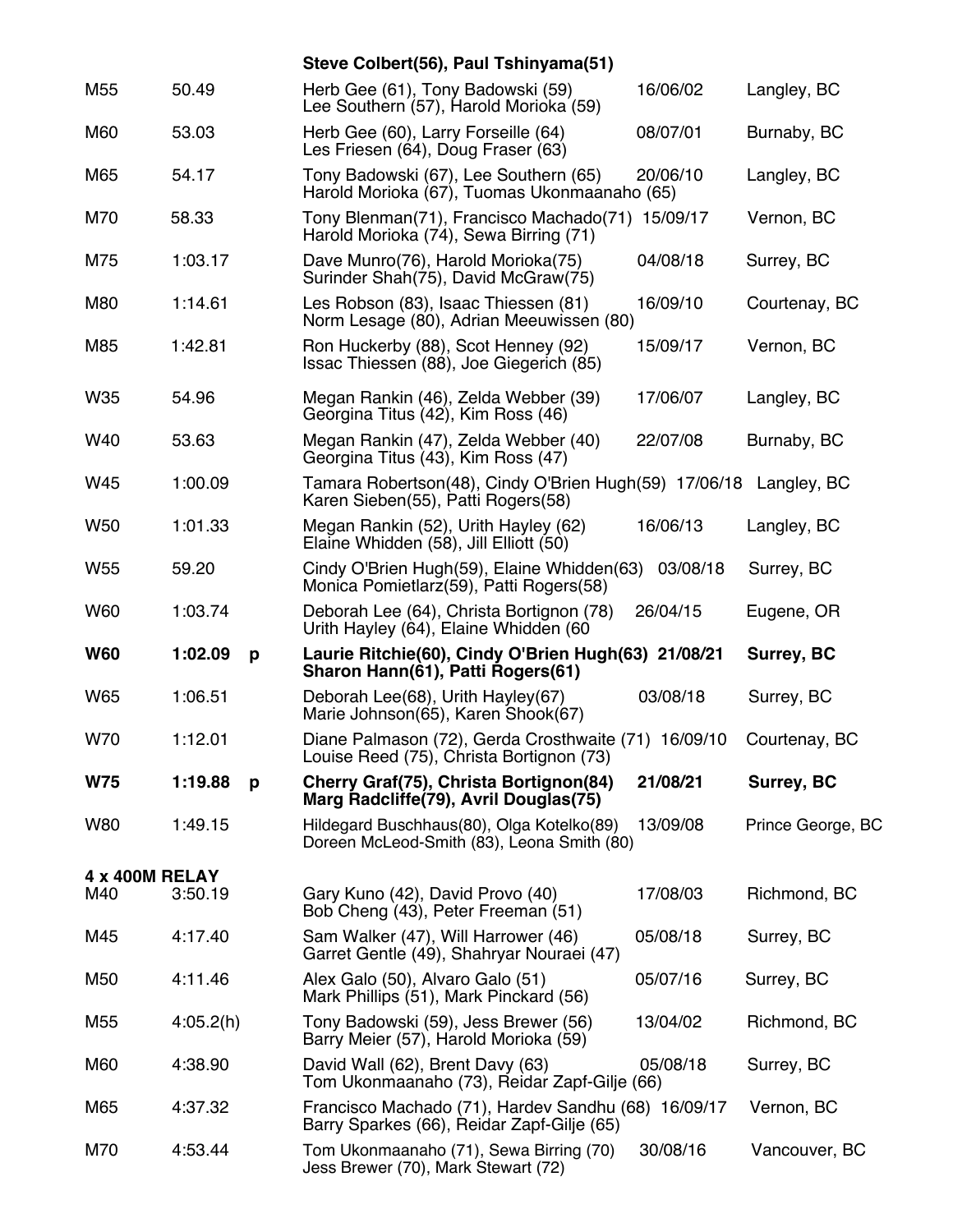| M80                                                                                                               | 8:19.69                                                                                                                                                                                     | Wolfgang Heinzmann(81), Bruce Butcher(83)<br>George Sennewald (80), Karl Mey (81)                                                                                                                                                                      |                                                                                                                                                                                                                                                          | 15/09/17                                                               | Vernon, BC                                                                                                                                                                         |
|-------------------------------------------------------------------------------------------------------------------|---------------------------------------------------------------------------------------------------------------------------------------------------------------------------------------------|--------------------------------------------------------------------------------------------------------------------------------------------------------------------------------------------------------------------------------------------------------|----------------------------------------------------------------------------------------------------------------------------------------------------------------------------------------------------------------------------------------------------------|------------------------------------------------------------------------|------------------------------------------------------------------------------------------------------------------------------------------------------------------------------------|
| W40                                                                                                               | 4:39.82                                                                                                                                                                                     | Tamara Robertson(48), Melina Thibodeau (46) 05/08/18<br>Janette Wood(58) Jeannette Van Den Bulk(40)                                                                                                                                                    |                                                                                                                                                                                                                                                          |                                                                        | Surrey, BC                                                                                                                                                                         |
| W <sub>50</sub>                                                                                                   | 5:00.79                                                                                                                                                                                     | Kristin Burris(51), Linda Ordowski(56)<br>Cindy O'Brien Hugh(58), Leslie Stevens(50)                                                                                                                                                                   |                                                                                                                                                                                                                                                          | 30/08/16                                                               | Vancouver, BC                                                                                                                                                                      |
| W <sub>55</sub>                                                                                                   | 5:08.78                                                                                                                                                                                     | Cindy O'Brien Hugh(59), Elaine Whidden(62)<br>Valerie Scott (62), Janette Wood (57)                                                                                                                                                                    |                                                                                                                                                                                                                                                          | 16/09/17                                                               | Vernon, BC                                                                                                                                                                         |
| W60                                                                                                               | 5:19.48                                                                                                                                                                                     | Coleen Ross(64), Marie Johnson(63)<br>Valerie Scott(61), Elaine Whidden(61)                                                                                                                                                                            |                                                                                                                                                                                                                                                          | 30/08/16                                                               | Vancouver, BC                                                                                                                                                                      |
| 4 X 800M RELAY                                                                                                    |                                                                                                                                                                                             |                                                                                                                                                                                                                                                        |                                                                                                                                                                                                                                                          |                                                                        |                                                                                                                                                                                    |
| M <sub>50</sub>                                                                                                   | 9:24.47                                                                                                                                                                                     | Kevin Searle (50), Garth Campbell (51)<br>Peter Holmes (50), Mark Pinckard (51)                                                                                                                                                                        |                                                                                                                                                                                                                                                          | 14/05/11                                                               | Victoria, BC                                                                                                                                                                       |
| M <sub>55</sub>                                                                                                   | 10:15.12                                                                                                                                                                                    | Keith Wakelin(57), Wayne Crowe (60)<br>Michael Lax (59), Danny Keyes (55)                                                                                                                                                                              |                                                                                                                                                                                                                                                          | 23/07/16                                                               | Victoria, BC                                                                                                                                                                       |
| <b>M60</b>                                                                                                        | 10:37.46<br>p                                                                                                                                                                               | Paul Reimer(66), Doug Henderson(64)<br>Brent Scott(65), David Guss(60)                                                                                                                                                                                 |                                                                                                                                                                                                                                                          | 21/08/21                                                               | Surrey, BC                                                                                                                                                                         |
| <b>M70</b>                                                                                                        | 12:25.94<br>p                                                                                                                                                                               | Fred Pawluk(74), Mark Stewart(77)<br>Terry Riggins(74), Piara Bhullar(75)                                                                                                                                                                              |                                                                                                                                                                                                                                                          | 21/08/21                                                               | Surrey, BC                                                                                                                                                                         |
| <b>M75</b>                                                                                                        | 12:27.30                                                                                                                                                                                    | Barrie Dargie(77), Mark Stewart(77)<br>Pat Harton(79), Piara Bhullar(75)                                                                                                                                                                               |                                                                                                                                                                                                                                                          | 08/08/21                                                               | Surrey, BC                                                                                                                                                                         |
| W <sub>55</sub>                                                                                                   | 12:28.43                                                                                                                                                                                    | Linda Ordowski (57), Sharon Hann (57)<br>Debbie Jordan (60), Janette Wood (57)                                                                                                                                                                         |                                                                                                                                                                                                                                                          | 11/07/17                                                               | Surrey, BC                                                                                                                                                                         |
| <b>LONG JUMP</b>                                                                                                  |                                                                                                                                                                                             |                                                                                                                                                                                                                                                        |                                                                                                                                                                                                                                                          |                                                                        |                                                                                                                                                                                    |
| M35<br>M40<br>M45<br>M50<br>M <sub>55</sub><br>M60<br>M65<br>M70<br>M75<br>M80<br>M85<br>M90                      | 0.0<br>6.15<br>6.48<br>6.18<br>5.48<br>$5.37 - 0.4$<br>5.13<br>1.6<br>4.81<br>1.9<br>4.07<br>0.6<br>4.14<br>0.6<br>3.55 0.0<br>2.72 0.0<br>1.79<br>1.9                                      | Dwight Liburd<br>Jim Bissenden<br><b>Roger Ruth</b><br>Roger Ruth<br><b>John Hawkins</b><br><b>John Hawkins</b><br>Tony Badowski<br>Adrian Meeuwissen<br><b>Adrian Meeuwissen</b><br>Larry (Gordon) Chalmers<br>Joe Giegerich<br>Danny Daniels         | 04/05/19<br>36<br>42<br>19/08/00<br>45<br>16/09/73<br>50<br>01/07/78<br>57<br>17/06/06<br>61<br>19/06/10<br>65<br>11/09/08<br>74<br>02/09/04<br>75<br>25/08/05<br>80<br>12/10/09<br>85<br>11/08/17<br>90<br>15/06/19                                     | Victoria, BC<br>Langley, BC<br>Joplin, MO<br>Duncan, BC<br>Langley, BC | Kamloops, BC<br>Kamloops, BC<br>Richmond, BC<br>Prince George, BC<br>Penticton, BC<br>Sydney, AUS<br>Toronto, ON                                                                   |
| W35<br>W40<br>W45<br>W50<br>W <sub>55</sub><br>W60<br>W65<br>W65<br>W70<br>W75<br><b>W80</b><br>W85<br>W90<br>W95 | 4.82<br>4.86 1.3<br>4.67 0.4<br>4.67 1.5<br>$4.35 - 1.6$<br>4.26<br>1.7<br>3.66<br>0.7<br>3.66 0.6 tie<br>3.48 0.0<br>3.72 0.0<br>3.29<br>1.8<br>2.13<br>0.4<br>$1.77 - 0.6$<br>1.28<br>1.5 | Erna Kozak<br>Georgina Titus<br><b>Becky Willis</b><br>Sunette Lessing<br>Miriam Cavani<br>Patty Szybunka<br>Deborah Lee<br>Deborah Lee<br>Christa Bortignon<br>Christa Bortignon<br>Christa Bortignon<br>Olga Kotelko<br>Olga Kotelko<br>Olga Kotelko | 37<br>15/06/82<br>43<br>09/08/08<br>48<br>21/08/96<br>51<br>19/07/19<br>58<br>29/06/19<br>61<br>15/06/19<br>66<br>02/07/16<br>67<br>08/07/17<br>74<br>15/09/11<br>76<br>06/07/13<br>80<br>08/07/17<br>85<br>17/07/04<br>90<br>07/08/09<br>95<br>17/05/14 | Calgary, AB<br>Lahti, FIN                                              | Richmond, BC<br>Spokane, WA<br>Eugene, OR<br>Toronto, ON<br>Kelowna, BC<br>Langley, BC<br>Kelowna, BC<br>Burnaby, BC<br>Lignano, ITA<br>Burnaby, BC<br>Burnaby, BC<br>Kamloops, BC |
| <b>TRIPLE JUMP</b><br>M35<br>M40<br>M45<br>M50<br>M55<br>M60<br>M65                                               | 12.13<br>0.7<br>13.03<br>12.70<br>0.7<br>12.94 -0.6<br>$11.05 - 1.7$<br>1.8<br>9.98<br>9.43<br>0.0                                                                                          | Dwight Liburd<br>Roger Ruth<br>Hugh Maguire<br>Hugh Maguire<br><b>Warren Hamill</b><br>Reidar Zapf-Gilje<br>Reidar Zapf-Gilje                                                                                                                          | 36<br>21/07/19<br>43<br>26/09/71<br>46<br>25/07/10<br>50<br>08/08/13<br>56<br>14/07/02<br>63<br>26/08/15<br>65<br>14/09/17                                                                                                                               | Toronto, ON<br>Victoria, BC<br>Turin, ITA<br>Toronto, ON<br>Vernon, BC | Sacramento, CA<br>Burnaby, BC                                                                                                                                                      |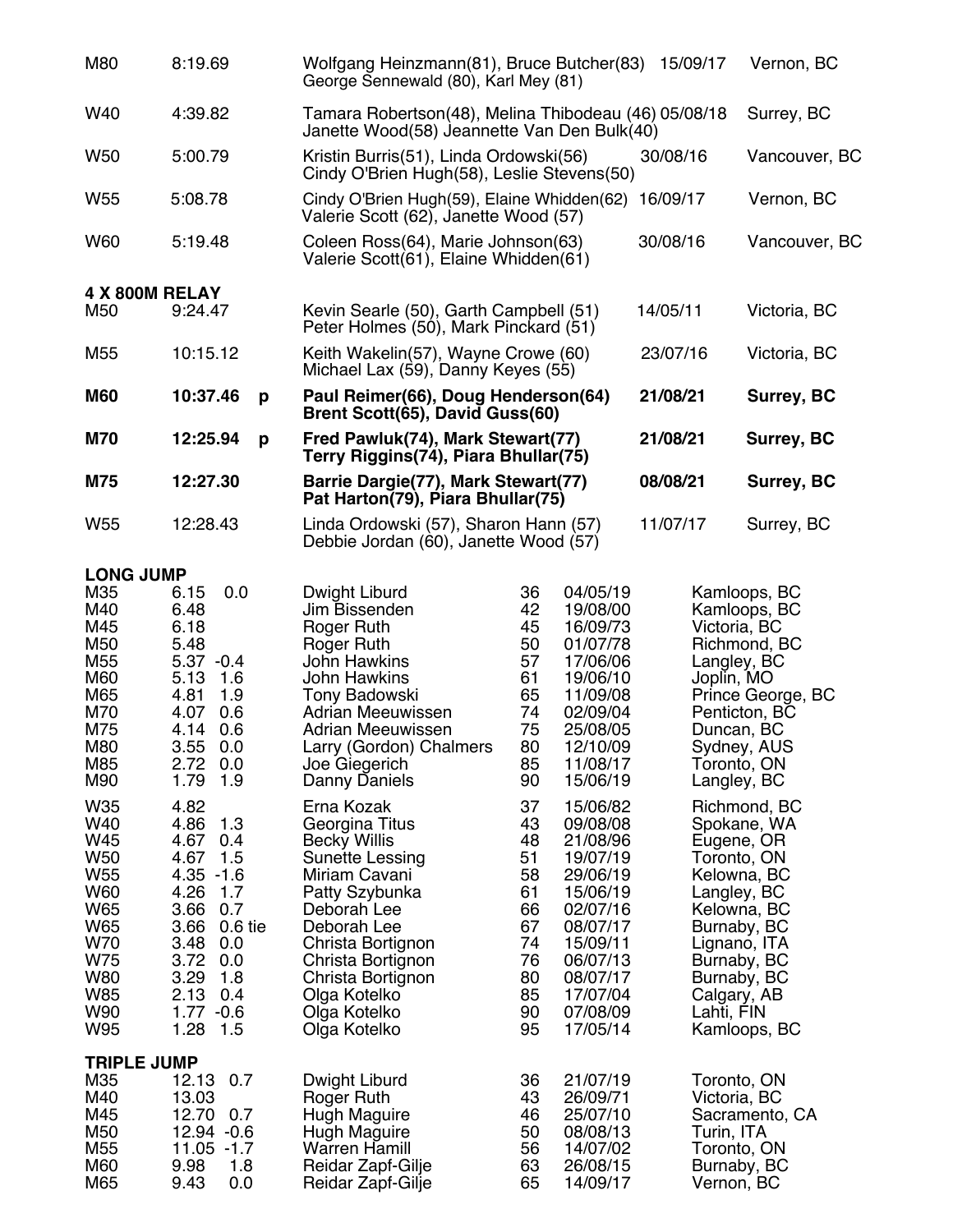| M70<br>M75<br>M75<br>M80<br>M85<br>M90                                                                                                               | 0.0<br>8.38<br>7.74<br>$-1.6$<br>8.09<br>nwi<br>0.6<br>7.19<br>6.20<br>0.0<br>$-0.8$<br>3.68                                                                                                                                            | <b>Harnek Toor</b><br>Lynn Thompson<br>Adrian Meeuwissen<br>Larry(Gordon)Chalmers<br>Joe Giegerich<br>Harry Thompson                                                                                                                                                                          | 70<br>78<br>75<br>82<br>86<br>92                                                 | 29/08/16<br>09/06/18<br>26/08/05<br>19/08/11<br>04/08/18<br>21/06/15                                                                                                 | Vancouver, BC<br>Duncan, BC<br>Duncan, BC<br>Trail, BC<br>Surrey, BC<br>Langley, BC                                                                                                                                            |
|------------------------------------------------------------------------------------------------------------------------------------------------------|-----------------------------------------------------------------------------------------------------------------------------------------------------------------------------------------------------------------------------------------|-----------------------------------------------------------------------------------------------------------------------------------------------------------------------------------------------------------------------------------------------------------------------------------------------|----------------------------------------------------------------------------------|----------------------------------------------------------------------------------------------------------------------------------------------------------------------|--------------------------------------------------------------------------------------------------------------------------------------------------------------------------------------------------------------------------------|
| <b>W35</b><br><b>W40</b><br>W45<br><b>W50</b><br>W <sub>55</sub><br><b>W60</b><br><b>W60</b><br>W65<br>W70<br>W75<br><b>W80</b><br>W85<br>W90<br>W95 | 8.36<br>$-0.6$<br>p<br>9.06<br>0.0<br>9.60<br>$-1.2$<br>7.71<br>1.9<br>$-0.3$<br>8.59<br>8.53<br>0.0<br>0.8<br>8.56<br>p<br>8.35<br>$-0.9$<br>7.87<br>0.9<br>8.11<br>0.4<br>7.16<br>$-0.9$<br>0.2<br>4.41<br>4.25<br>0.2<br>3.37<br>0.4 | <b>Karin Adande</b><br><b>Shauna Bunbury</b><br>Debbie Brill<br>Margaret Rhebergen<br>Margaret Rhebergen<br>Patty Szybunka<br><b>Patty Szybunka</b><br>Deborah Lee<br>Christa Bortignon<br>Christa Bortignon<br>Christa Bortignon<br>Olga Kotelko<br>Olga Kotelko<br>Olga Kotelko             | 35<br>44<br>49<br>54<br>58<br>63<br>63<br>65<br>74<br>75<br>80<br>88<br>90<br>95 | 22/08/21<br>11/07/21<br>30/06/02<br>19/07/09<br>18/05/14<br>11/07/21<br>22/08/21<br>18/07/15<br>19/08/11<br>10/10/12<br>06/05/17<br>17/06/07<br>18/09/09<br>18/05/14 | Surrey, BC<br><b>Burnaby, BC</b><br>Eugene, OR<br>Kamloops, BC<br>Kamloops, BC<br>Burnaby, BC<br>Surrey, BC<br>Seattle, WA<br>Trail, BC<br>St. George, UT<br>Kamloops, BC<br>Langley, BC<br>Richmond, BC<br>Kamloops, BC       |
| <b>HIGH JUMP</b><br>M35                                                                                                                              | 1.90                                                                                                                                                                                                                                    | John Hawkins                                                                                                                                                                                                                                                                                  | 35                                                                               | 05/07/84                                                                                                                                                             | Richmond, BC                                                                                                                                                                                                                   |
| M35<br>M40<br>M45<br>M50<br>M55<br>M60<br>M65<br>M65<br>M70<br>M75<br>M80<br>M80<br>M85                                                              | 1.90 tie<br>1.90<br>1.85<br>1.77<br>1.78<br>1.70<br>1.50<br>1.50 tie<br>1.35<br>1.25<br>1.15<br>$1.15$ tie<br>1.11                                                                                                                      | Kevin Harrison<br><b>John Hawkins</b><br>John Hawkins<br><b>John Hawkins</b><br>John Hawkins<br>John Hawkins<br><b>John Hawkins</b><br>John Hawkins<br><b>Heinz Peter</b><br>Les East<br>Keith Taylor<br>Karl Mey<br><b>Keith Taylor</b>                                                      | 39<br>42<br>47<br>50<br>55<br>61<br>65<br>66<br>70<br>75<br>80<br>82<br>86       | 26/06/05<br>08/06/91<br>17/08/96<br>29/08/99<br>21/08/04<br>19/06/10<br>13/09/14<br>28/08/15<br>01/07/18<br>13/09/14<br>23/08/13<br>05/07/19<br>14/09/19             | Abbotsford, BC<br>Oshawa, ON<br>Spokane, WA<br>Gateshead, GBR<br>Carthage, MO<br>Joplin, MO<br>Langley, BC<br>Burnaby, BC<br>Kelowna, BC<br>Langley, BC<br>Kamloops, BC<br>Ste-Therese, QC<br>Kelowna, BC                      |
| W35<br>W40<br>W45<br>W50<br>W <sub>55</sub><br><b>W60</b><br>W65<br>W70<br>W75<br><b>W80</b><br><b>W85</b><br>W90<br>W95                             | 1.88<br>1.75<br>1.76<br>1.60<br>1.44<br>1.45<br>1.25<br>1.20<br>1.13<br>0.99<br>0.94<br>0.82<br>0.75                                                                                                                                    | Debbie Brill<br>Debbie Brill<br>Debbie Brill<br>Debbie Brill<br>Miriam Cavani<br><b>Monica Pomietlarz</b><br>Sandy Anderson<br>Sandy Anderson<br>Christa Bortignon<br>Olga Kotelko<br>Olga Kotelko<br>Olga Kotelko<br>Olga Kotelko                                                            | 35<br>43<br>46<br>51<br>58<br>62<br>68<br>71<br>75<br>81<br>85<br>90<br>95       | 23/04/88<br>10/08/96<br>06/08/99<br>19/06/04<br>15/06/19<br>12/06/21<br>20/06/08<br>13/07/11<br>24/08/12<br>10/10/00<br>28/08/04<br>01/08/09<br>18/05/14             | Walnut, CA<br>Victoria, BC<br>Gateshead, GBR<br>Langley, BC<br>Langley, BC<br>Kelowna, BC<br>Surrey, BC<br>Sacramento, CA<br>Burnaby, BC<br>St. George, UT<br>Dorado, PUR<br>Lahti, FIN<br>Kamloops, BC                        |
| <b>POLE VAULT</b>                                                                                                                                    |                                                                                                                                                                                                                                         |                                                                                                                                                                                                                                                                                               |                                                                                  |                                                                                                                                                                      |                                                                                                                                                                                                                                |
| M35<br>M40<br>M45<br>M50<br>M <sub>55</sub><br>M60<br>M65<br>M65<br>M65<br>M70<br>M75<br>M80<br>M85                                                  | 4.55<br>4.60<br>4.57<br>3.96<br>3.81<br>3.70<br>2.80<br>2.80 tie<br>2.82<br>p<br>2.65<br>2.22<br>2.22 tie<br>2.02<br>1.65                                                                                                               | <b>Owen Clements</b><br>Roger Ruth<br>Roger Ruth<br>Roger Ruth<br>John Hawkins<br><b>Warren Hamill</b><br><b>John Hawkins</b><br><b>Bill Fisher</b><br><b>Gerard Dumas</b><br><b>Gerard Dumas</b><br><b>Gerard Dumas</b><br><b>Gerard Dumas</b><br><b>Gerard Dumas</b><br><b>Gerard Dumas</b> | 36<br>44<br>45<br>50<br>55<br>60<br>66<br>65<br>66<br>70<br>75<br>78<br>80<br>86 | 24/06/01<br>07/09/72<br>21/07/73<br>09/09/78<br>02/10/04<br>25/06/06<br>27/08/15<br>05/08/18<br>27/08/01<br>05/05/05<br>08/05/10<br>17/09/13<br>24/09/15<br>18/07/21 | Victoria, BC<br>Goteborg, SWE<br>Seattle, WA<br>Victoria, BC<br>Santa Barbara, CA<br>Duncan, BC<br>Burnaby, BC<br>Surrey, BC<br>Bellingham, WA<br>Victoria, BC<br>Victoria, BC<br>Victoria, BC<br>Victoria, BC<br>Victoria, BC |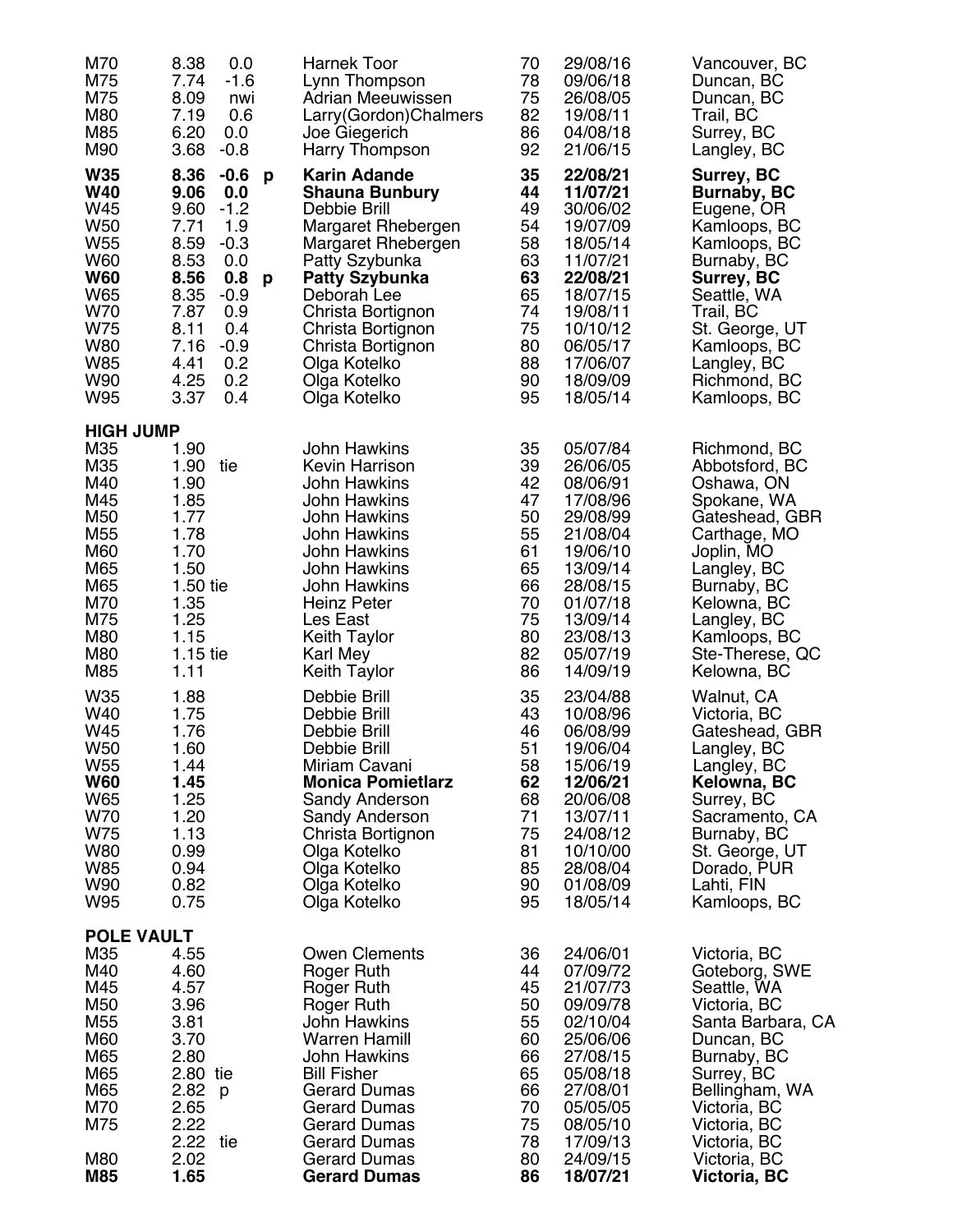| W35<br>W40<br>W45<br>W <sub>50</sub><br><b>W55</b><br><b>W60</b><br>W65<br>W70<br>W75                                                                | 3.10<br>3.36<br>3.03<br>2.90<br>2.45<br>1.80<br>1.85<br>1.55<br>1.05                                                                                                                                 | Lindsey Kanary<br>Jennifer Hunter<br>Nancy Craig<br>Nancy Craig<br><b>Nancy Craig</b><br>Margaret Rhebergen<br>Sandy Anderson<br>Sandy Anderson<br>Virginia, Hoover                                                                                                                                           | 39<br>40<br>49<br>50<br>55<br>62<br>69<br>71<br>75                                     | 22/06/19<br>29/07/18<br>09/05/15<br>07/05/16<br>18/07/21<br>04/05/18<br>09/05/09<br>18/08/11<br>29/08/16                                                                                        | Burnaby, BC<br>Spokane, WA<br>Victoria, BC<br>Victoria, BC<br>Victoria, BC<br>Kamloops, BC<br>Victoria, BC<br>Trail, BC<br>Vancover, BC                                                                                                                                                               |
|------------------------------------------------------------------------------------------------------------------------------------------------------|------------------------------------------------------------------------------------------------------------------------------------------------------------------------------------------------------|---------------------------------------------------------------------------------------------------------------------------------------------------------------------------------------------------------------------------------------------------------------------------------------------------------------|----------------------------------------------------------------------------------------|-------------------------------------------------------------------------------------------------------------------------------------------------------------------------------------------------|-------------------------------------------------------------------------------------------------------------------------------------------------------------------------------------------------------------------------------------------------------------------------------------------------------|
| <b>SHOT PUT</b>                                                                                                                                      |                                                                                                                                                                                                      |                                                                                                                                                                                                                                                                                                               |                                                                                        |                                                                                                                                                                                                 | M40-49 (7.26 kg); M50-59 (6 kg); M60-69 (5 kg); M70-79 (4 kg); M80+ (3 kg)                                                                                                                                                                                                                            |
| M35<br>M40<br>M45<br>M50<br>M <sub>55</sub><br>M60<br>M65<br>M70<br>M75<br>M80<br><b>M80</b><br>M85<br>M90                                           | 12.58<br>13.84<br>14.32<br>14.69<br>13.20<br>13.08<br>12.54<br>14.03<br>12.95<br>11.63<br>11.93<br>p<br>10.09<br>6.70                                                                                | John Saari<br>D. Smart<br>John Pavelich<br>John Pavelich<br>Don Allemeersch<br>Mike Woodworth<br>Michael Deady<br>Marek Glowacki<br>Marek Glowacki<br>Marek Glowacki<br><b>Marek Gowacki</b><br><b>Rainer Sillantaus</b>                                                                                      | 39<br>-−<br>48<br>52<br>55<br>62<br>65<br>70<br>75<br>80<br>80<br>86<br>92             | 16/06/13<br>05/07/73<br>??/08/77<br>16/09/09<br>17/07/04<br>25/08/18<br>18/06/11<br>29/09/15<br>19/09/20<br>21/08/21<br>24/09/16<br>13/08/17                                                    | Langley, BC<br>San Diego, CA<br>Gothenburg, SWE<br>Richmond, BC<br>Calgary, AB<br>Vernon, BC<br>Zielona Gora, POL<br>Sopot, POL<br>Vernon, BC<br>Surrey, BC<br>Coquitlam, BC                                                                                                                          |
| M95                                                                                                                                                  | 4.84                                                                                                                                                                                                 | Scot Henney<br><b>Jim Murray</b>                                                                                                                                                                                                                                                                              | 95                                                                                     | 15/09/10                                                                                                                                                                                        | Surrey, BC<br>Courtenay, BC                                                                                                                                                                                                                                                                           |
| W35<br>W40<br>W45<br><b>W50</b><br>W <sub>55</sub><br><b>W60</b><br>W65<br>W70<br>W75<br><b>W80</b><br><b>W80</b><br>W85<br>W85<br>W90<br>W90<br>W95 | 12.50<br>11.62<br>10.11<br>11.25<br>10.57<br>10.03<br>9.38<br>8.30<br>8.20<br>$2$ kg<br>6.09<br>3 kg<br>7.38<br>2 kg<br>6.03<br>3 kg<br>6.72<br>2kg<br>5.01<br>3 kg<br>5.43<br>$2$ kg<br>4.91 $2 kg$ | W35-49 (4.0 kg);<br>Amelie Koloska<br>Norma Jordan<br>Carolynn Boomer<br>Julia Hengstler<br><b>Monica Pomietlarz</b><br>Monica Pomietlarz<br>Gabriella Moro<br>Rose Hare<br>Myrtle Acton<br>Olga Kotelko<br>Gerda Crosthwaite<br>Olga Kotelko<br>Myrtle Acton<br>Olga Kotelko<br>Olga Kotelko<br>Olga Kotelko | 37<br>47<br>52<br>58<br>61<br>65<br>70<br>78<br>83<br>80<br>85<br>86<br>90<br>91<br>95 | 04/06/81<br>/07/82<br>05/06/11<br>16/06/19<br>28/05/17<br>13/09/19<br>24/08/12<br>26/05/19<br>19/08/11<br>29/06/02<br>13/09/19<br>01/10/04<br>16/06/19<br>18/09/09<br>17/09/10<br>16/05/14      | W50-74 (3.0 kg); W75+ (2.0 kg from May 01, 2010)<br>Vancouver, BC<br>Burnaby, BC<br>Kamloops, BC<br>Langley, BC<br>Surrey, BC<br>Kelowna, BC<br>Burnaby, BC<br>Langley, BC<br>Trail, BC<br>Eugene, OR<br>Kelowna, BC<br>Las Vegas, NV<br>Langley, BC<br>Richmond, BC<br>Courtenay, BC<br>Kamloops, BC |
| <b>DISCUS</b><br>M35<br>M40<br>M45<br>M50<br>M <sub>55</sub><br>M60<br>M65<br>M70<br>M75<br>M80<br>M85<br>M90<br>M95                                 | 39.64<br>44.64<br>45.58<br>45.12<br>45.23<br>49.07<br>47.28<br>40.55<br>39.94<br>30.41<br>21.28<br>17.60<br>14.06                                                                                    | M35-49 (2.0 kg);<br>James O'Kane<br><b>B.</b> Flaherty<br>John Pavelich<br>John Pavelich<br>Don Allemeersch<br>Mike Woodworth<br><b>Johannes Peters</b><br>Marek Glowacki<br>Marek Glowacki<br>Marek Glowacki<br>Jim Murray<br>Jim Murray<br>Jim Murray                                                       | 36<br>н.<br>49<br>52<br>56<br>62<br>65<br>70<br>75<br>80<br>85<br>91<br>95             | M50-59 (1.5 kg); M60+ (1.0 kg)<br>03/06/12<br>??ו??ו??<br>$??$ ??!??/74<br>10/08/77<br>19/06/10<br>18/07/04<br>12/10/19<br>21/05/11<br>29/09/15<br>19/09/20<br>09/07/00<br>17/06/06<br>16/09/10 | Calgary, AB<br>??<br>??<br>Gothenburg, SWE<br>Langley, BC<br>Calgary, AB<br>Bunbury, AUS<br>Lagiewniki, POL<br>Sopot, POL<br>Vernon, BC<br>Burnaby, BC<br>Langley, BC<br>Courtenay, BC                                                                                                                |
| W35<br>W40<br>W45<br><b>W45</b><br>W <sub>50</sub><br>W55                                                                                            | 35.10<br>40.35 p<br>31.55<br>33.79<br>36.40<br>p<br>26.76<br>26.68                                                                                                                                   | W35-74 (1.0 kg); W75+ (0.75kg from May 01, 2010)<br>Pina Russo<br>Anna Modsdell-Jack<br>Nicole Carlos<br>Berni Juert<br><b>Nicole Carlos</b><br>Julia Hengster<br>Ljiljan Ljubisic                                                                                                                            | 35<br>36<br>43<br>45<br>47<br>51<br>57                                                 | 02/03/10<br>10/06/06<br>17/06/17<br>18/07/09<br>28/08/21<br>09/06/18<br>05/08/18                                                                                                                | Kamloops, BC<br>Port Alberni, BC<br>Langley, BC<br>Kamloops, BC<br><b>Vernon, BC</b><br>Duncan, BC<br>Surrey, BC                                                                                                                                                                                      |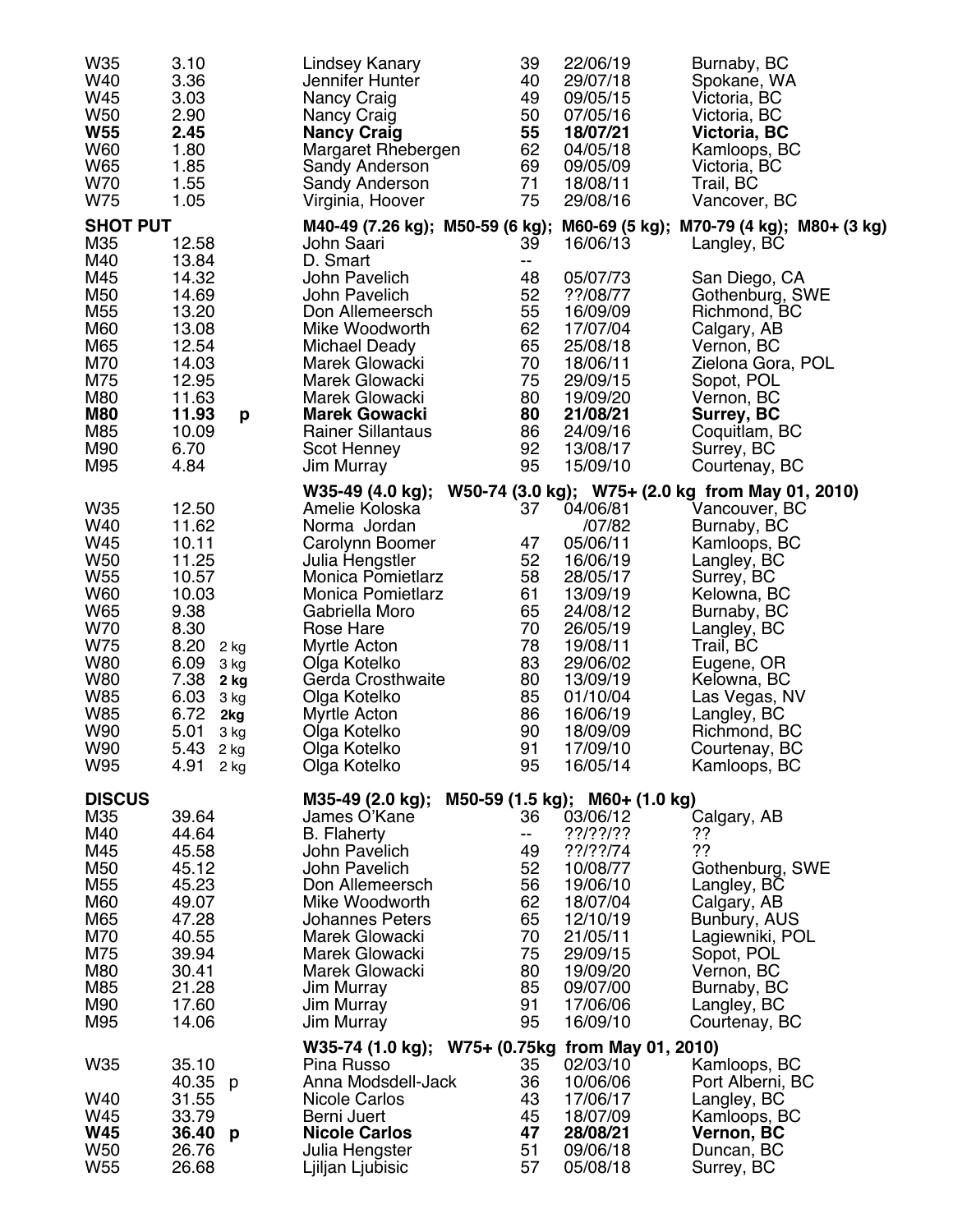| W60<br>W65<br>W70<br>W75<br><b>W80</b><br>W80<br>W85<br><b>W85</b><br>W90<br>W95                                                                                                 | 27.63<br>25.86<br>23.56<br>20.55 1 kg<br>16.88 1 kg<br>17.95 .75kg<br>15.35 1 kg<br>17.23 .75 kg<br>14.80 1 kg<br>12.04 .75 kg                                                                                    |   | Rose Hare<br>Rose Hare<br>Rose Hare<br>Myrtle Acton<br>Olga Kotelko<br>Myrtle Acton<br>Olga Kotelko<br>Myrtle Acton<br>Olga Kotelko<br>Olga Kotelko                                                                                                                                                                                                          |                | 63<br>65<br>70<br>75<br>80<br>81<br>88<br>86<br>90<br>95                                                 | 18/02/12<br>05/07/14<br>26/05/19<br>21/06/08<br>26/06/99<br>16/05/14<br>03/08/07<br>12/09/19<br>06/08/09<br>17/05/14                                                                                                 | Indio, CA<br>Burnaby, B<br>Langley, BC<br>Surrey, BC<br>Kelowna, BC<br>Kamloops, BC<br>Orono, ME<br>Kelowna. BC<br>Lahti, FIN<br>Kamloops, BC                                                                                                                                                                                                                                     |
|----------------------------------------------------------------------------------------------------------------------------------------------------------------------------------|-------------------------------------------------------------------------------------------------------------------------------------------------------------------------------------------------------------------|---|--------------------------------------------------------------------------------------------------------------------------------------------------------------------------------------------------------------------------------------------------------------------------------------------------------------------------------------------------------------|----------------|----------------------------------------------------------------------------------------------------------|----------------------------------------------------------------------------------------------------------------------------------------------------------------------------------------------------------------------|-----------------------------------------------------------------------------------------------------------------------------------------------------------------------------------------------------------------------------------------------------------------------------------------------------------------------------------------------------------------------------------|
| <b>JAVELIN</b><br>M35<br>M40<br>M45<br>M50<br>M <sub>55</sub><br>M60<br>M65<br>M70<br>M75<br>M80<br>M85<br>M90<br>M95                                                            | 72.50<br>68.14<br>60.42<br>63.39<br>47.48<br>47.42<br>44.60<br>44.30<br>39.37<br>32.37<br>20.87<br>16.78<br>9.80                                                                                                  |   | M35-49 (800g); M50-59 (700g); M60-69 (600g);<br>Graham Morfitt<br><b>Erin Bevins</b><br>Graham Morfitt<br>Graham Morfitt<br>Victor Njume<br>Victor Njume<br>Victor Njume<br><b>Victor Njume</b><br><b>Victor Njume</b><br><b>Rainer Sillantaus</b><br><b>Rainer Sillantaus</b><br>Scot Henney<br>Jim Murray                                                  |                | 36<br>40<br>47<br>50<br>57<br>63<br>67<br>70<br>75<br>81<br>88<br>90<br>95                               | 09/05/03<br>18/06/11<br>08/06/14<br>24/06/17<br>19/08/00<br>25/08/06<br>16/09/10<br>22/08/13<br>05/08/18<br>11/07/11<br>05/08/18<br>26/08/15<br>19/06/10                                                             | M70-79 (500g); M80+ (400g)<br>Port Alberni, BC<br>Courtenay, BC<br>Duncan, BC<br>Courtenay, BC<br>Kamloops, BC<br>Abbotsford, BC<br>Courtenay, BC<br>Kamloops, BC<br>Surrey, BC<br>Sacramento, CA<br>Surrey, BC<br>Burnaby, BC<br>Langley, BC                                                                                                                                     |
| W35<br>W40<br>W45<br><b>W45</b><br><b>W50</b><br>W <sub>55</sub><br><b>W60</b><br><b>W60</b><br><b>W60</b><br>W65<br>W65<br>W70<br>W70<br>W75<br><b>W80</b><br>W85<br>W90<br>W95 | 53.52<br>47.46<br>30.63<br>31.80 p<br>31.98<br>31.45<br>34.47 (400g)<br>28.83 (500g)<br>29.40 (500g)<br>29.41 (400g)<br>26.65 (500g)<br>26.43 (400g)<br>23.48 (500g)<br>23.16<br>18.35<br>18.56<br>13.54<br>11.24 | p | Amelie Koloska<br>Amelie Koloska<br>Nicole Carlos<br><b>Nicole Carlos</b><br>Monica Pomietlarz<br>Monica Pomietlarz<br><b>Marg Radcliffe</b><br>Monica Pomietlarz<br><b>Monica Pomietlarz</b><br>Marg Radcliffe<br><b>Marilyn Benz</b><br>Marg Radcliffe<br>Marg Radcliffe<br>Marg Radcliffe<br>Olga Kotelko<br>Olga Kotelko<br>Olga Kotelko<br>Olga Kotelko |                | 37<br>41<br>45<br>47<br>50<br>59<br>61<br>60<br>63<br>65<br>66<br>70<br>74<br>75<br>81<br>85<br>90<br>95 | 11/06/81<br>21/08/85<br>21/07/19<br>28/08/21<br>19/07/09<br>13/09/17<br>10/05/03<br>15/06/19<br>28/08/21<br>09/10/07<br>18/06/16<br>08/10/12<br>27/08/16<br>16/10/17<br>07/11/00<br>26/06/04<br>03/08/09<br>29/03/14 | W35-49 (600g); W50-74 (500g) (BEFORE 2014: W60-74 (400g); W75+ (400g)<br>Burnaby, BC<br>Toronto, ON<br>Toronto, ON<br><b>Vernon, BC</b><br>Kamloops, BC<br>Vernon, BC<br>Nanaimo, BC<br>Langley, BC<br><b>Vernon, BC</b><br>St. George, UT<br>Langley, BC<br>St. George, UT<br>Vancouver, BC<br>St. George, UT<br>Mar Del Plata, ARG<br>Eugene, OR<br>Lahti, FIN<br>Budapest, HUN |
| <b>HAMMER</b><br>M35<br>M40<br>M45<br>M50<br>M <sub>55</sub><br>M60<br>M65<br>M70<br>M75<br><b>M75</b><br>M80<br><b>M80</b><br>M85<br>M90<br>M95                                 | 36.01<br>55.12<br>52.13<br>47.83<br>43.92<br>48.60<br>42.60<br>42.74<br>36.19<br>36.53<br>p<br>36.21<br>36.62<br>p<br>24.78<br>19.73<br>13.40                                                                     |   | M35-49 (7.26 kg);<br><b>Winston Giles</b><br><b>Mike Cairns</b><br>Glenn McAtee<br>Mike Duffala<br>Cory Holly<br>Michael Houser<br><b>Johannes Peters</b><br>Marek Glowacki<br>Marek Glowacki<br><b>Harnek Toor</b><br><b>Bakhshish Dhillon</b><br><b>Marek Glowacki</b><br>Douglas Monds<br><b>Larry Chalmers</b><br>Jim Murray                             | M50-59 (6 kg); | 39<br>40<br>45<br>54<br>59<br>61<br>65<br>70<br>75<br>75<br>81<br>80<br>85<br>91<br>95                   | M60-69 (5 kg);<br>14/06/13<br>28/05/83<br>24/03/17<br>26/06/10<br>12/09/17<br>24/08/19<br>25/05/19<br>16/07/11<br>01/07/16<br>21/08/21<br>20/07/19<br>28/08/21<br>11/09/14<br>19/09/20<br>18/06/10                   | M70-79 (4 kg); M80+ (3kg)<br>Langley, BC<br>Richmond, BC<br>Columbia, SC<br>Courtenay, BC<br>Vernon, BC<br>Vernon, BC<br>Langley, BC<br>Sacramento, CA<br>Kelowna, BC<br>Surrey, BC<br>Toronto, ON<br>Vernon, BC<br>Langley, BC<br>Vernon, BC<br>Langley, BC                                                                                                                      |
| W35<br>W40<br><b>W45</b>                                                                                                                                                         | 50.74<br>50.75<br>38.36<br>p                                                                                                                                                                                      |   | W35-49 (4.0 kg);<br>Hardeep Kaur<br>Hardeep Kaur<br><b>Nicole Carlos</b>                                                                                                                                                                                                                                                                                     |                | 39<br>40<br>47                                                                                           | 03/07/16<br>16/07/17<br>28/08/21                                                                                                                                                                                     | W50-74 (3.0 kg); W75+ (2.0 kg from May 01, 2010)<br>Kelowna, BC<br>Coquitlam, BC<br><b>Vernon, BC</b>                                                                                                                                                                                                                                                                             |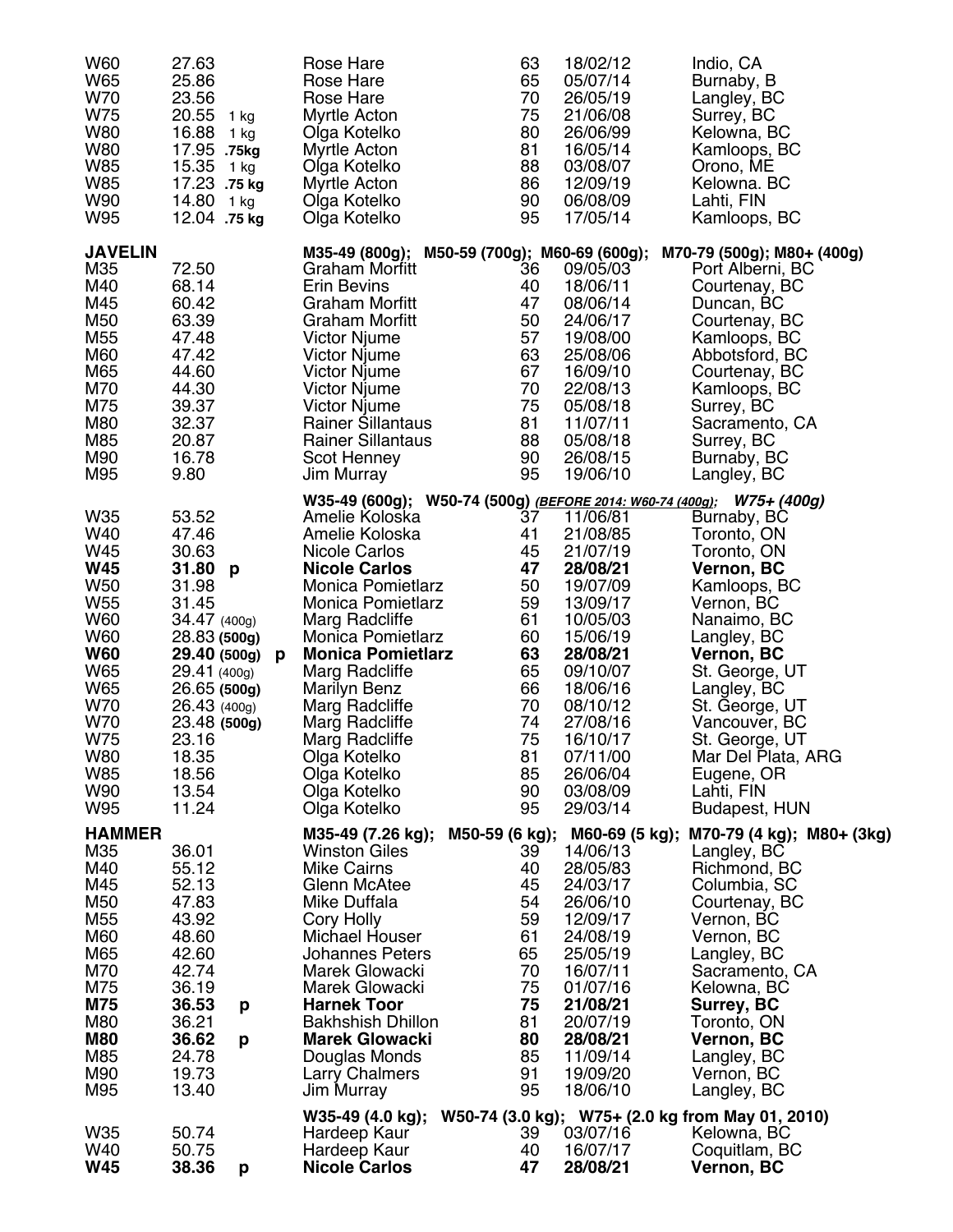| W50<br>W <sub>55</sub><br>W60<br>W65<br>W70<br>W75<br><b>W80</b><br><b>W80</b><br>W85<br>W85<br><b>W85</b><br>W90 | 37.75<br>36.77<br>33.18<br>32.78<br>30.35<br>30.18<br>19.67<br>22.46<br>18.62<br>21.49<br>22.33<br>16.71 | 3 kg<br>2 kg<br>3 kg<br>2kg<br>2kg p<br>$2$ kg | Denise Clements<br>Nancy Smith<br>Rose Hare<br>Rose Hare<br>Rose Hare<br>Kathy Brand<br>Olga Kotelko<br>Myrtle Acton<br>Olga Kotelko<br>Myrtle Acton<br><b>Myrtle Acton</b><br>Olga Kotelko |                 | 50<br>55<br>63<br>65<br>70<br>76<br>83<br>82<br>85<br>87<br>88<br>92 | 12/07/11<br>07/04/19<br>28/04/12<br>05/07/14<br>28/04/19<br>04/05/19<br>11/08/02<br>27/08/15<br>04/09/04<br>19/09/20<br>21/08/21<br>08/07/11 | Sacramento, CA<br>Surrey, BC<br>Surrey, BC<br>Burnaby, BC<br>Langley, BC<br>Kamloops, BC<br>Orono, ME<br>Burnaby, BC<br>Penticton, BC<br>Vernon, BC<br>Surrey, BC<br>Sacramento, CA |
|-------------------------------------------------------------------------------------------------------------------|----------------------------------------------------------------------------------------------------------|------------------------------------------------|---------------------------------------------------------------------------------------------------------------------------------------------------------------------------------------------|-----------------|----------------------------------------------------------------------|----------------------------------------------------------------------------------------------------------------------------------------------|-------------------------------------------------------------------------------------------------------------------------------------------------------------------------------------|
| W95                                                                                                               | 14.92                                                                                                    |                                                | Olga Kotelko                                                                                                                                                                                |                 | 95                                                                   | 16/05/14                                                                                                                                     | Kamloops, BC                                                                                                                                                                        |
| <b>WEIGHT THROW</b>                                                                                               |                                                                                                          |                                                |                                                                                                                                                                                             |                 |                                                                      |                                                                                                                                              | M35-49 (35#); M50-59 (25#); M60-69 (20#); M70-79 (16#): M80+ (12#)                                                                                                                  |
| M35<br>M40                                                                                                        | 12.56<br>15.78                                                                                           |                                                | John Saari<br>Glenn McAtee                                                                                                                                                                  |                 | 39<br>43                                                             | 14/06/13<br>06/03/16                                                                                                                         | Langley, BC<br>Marietta, GA                                                                                                                                                         |
| M45                                                                                                               | 12.07                                                                                                    |                                                | <b>Shane Wiebe</b>                                                                                                                                                                          |                 | 47                                                                   | 13/08/17                                                                                                                                     | Toronto, ON                                                                                                                                                                         |
| M50                                                                                                               | 14.39                                                                                                    |                                                | <b>Graham Morfitt</b>                                                                                                                                                                       |                 | 51                                                                   | 11/09/18                                                                                                                                     | Malaga, SPN                                                                                                                                                                         |
| <b>M50</b>                                                                                                        | 15.01                                                                                                    | p                                              | <b>Shane Wiebe</b>                                                                                                                                                                          |                 | 51                                                                   | 22/08/21                                                                                                                                     | Surrey, BC                                                                                                                                                                          |
| M55                                                                                                               | 15.51                                                                                                    |                                                | Dave McDonald                                                                                                                                                                               |                 | 58                                                                   | 25/08/12                                                                                                                                     | Burnaby, BC                                                                                                                                                                         |
| M60                                                                                                               | 16.95                                                                                                    |                                                | Dave McDonald                                                                                                                                                                               |                 | 61                                                                   | 25/04/15                                                                                                                                     | Surrey, BC                                                                                                                                                                          |
| M65                                                                                                               | 16.18                                                                                                    |                                                | <b>Johannes Peters</b>                                                                                                                                                                      |                 | 65                                                                   | 26-29/04/19                                                                                                                                  | Melbourne, AUS                                                                                                                                                                      |
| M70                                                                                                               | 16.64                                                                                                    |                                                | Marek Glowacki                                                                                                                                                                              |                 | 70                                                                   | 04/06/11                                                                                                                                     | Stargard Szczecinski, POL                                                                                                                                                           |
| M75                                                                                                               | 14.22                                                                                                    |                                                | Marek Glowacki                                                                                                                                                                              |                 | 76                                                                   | 15/07/17                                                                                                                                     | Puck, POL                                                                                                                                                                           |
| <b>M75</b>                                                                                                        | 15.55                                                                                                    | p                                              | <b>Harnek Toor</b>                                                                                                                                                                          |                 | 75                                                                   | 10/10/21                                                                                                                                     | Langley, BC                                                                                                                                                                         |
| M80<br>M85                                                                                                        | 13.98<br>10.20                                                                                           |                                                | <b>Bakhshish Dhillon</b>                                                                                                                                                                    |                 | 81<br>85                                                             | 21/07/19<br>19/08/00                                                                                                                         | Toronto, ON                                                                                                                                                                         |
| M90                                                                                                               | 8.86                                                                                                     |                                                | Jim Murray<br>Scot Henney                                                                                                                                                                   |                 | 92                                                                   | 13/08/17                                                                                                                                     | Kamloops, BC<br>Surrey, BC                                                                                                                                                          |
| M95                                                                                                               | 5.54                                                                                                     |                                                | Jim Murray                                                                                                                                                                                  |                 | 95                                                                   | 15/09/10                                                                                                                                     | Courtenay, BC                                                                                                                                                                       |
|                                                                                                                   |                                                                                                          |                                                |                                                                                                                                                                                             |                 |                                                                      |                                                                                                                                              | W35-49 (20#); W50-59 (16#); W60-74 (12#); W75+ (4.0 kg from May 01, 2010)                                                                                                           |
| W40                                                                                                               | 10.27                                                                                                    |                                                | Judy MacDonald                                                                                                                                                                              |                 | 41                                                                   | 20/06/08                                                                                                                                     | Surrey, BC                                                                                                                                                                          |
| <b>W45</b>                                                                                                        | 12.46                                                                                                    | p                                              | <b>Nicole Carlos</b>                                                                                                                                                                        |                 | 47                                                                   | 28/08/21                                                                                                                                     | <b>Vernon, BC</b>                                                                                                                                                                   |
| <b>W50</b>                                                                                                        | 12.52                                                                                                    |                                                | <b>Denise Clements</b>                                                                                                                                                                      |                 | 50                                                                   | 11/07/11                                                                                                                                     | Sacramento, CA                                                                                                                                                                      |
| W <sub>55</sub>                                                                                                   | 9.55                                                                                                     |                                                | Christine Hinzmann                                                                                                                                                                          |                 | 57                                                                   | 19/09/20                                                                                                                                     | Vernon, BC                                                                                                                                                                          |
| <b>W55</b>                                                                                                        | 9.64                                                                                                     | p                                              | <b>Christine Dalgleish</b>                                                                                                                                                                  |                 | 57                                                                   | 28/08/21                                                                                                                                     | <b>Vernon, BC</b>                                                                                                                                                                   |
| <b>W60</b>                                                                                                        | 12.28                                                                                                    |                                                | Rose Hare                                                                                                                                                                                   |                 | 63                                                                   | 15/06/12                                                                                                                                     | Langley, BC                                                                                                                                                                         |
| W65                                                                                                               | 12.21                                                                                                    |                                                | Rose Hare                                                                                                                                                                                   |                 | 66                                                                   | 19/06/15                                                                                                                                     | Langley, BC                                                                                                                                                                         |
| W70                                                                                                               | 11.27                                                                                                    |                                                | Rose Hare                                                                                                                                                                                   |                 | 70                                                                   | 26/05/19                                                                                                                                     | Langley, BC                                                                                                                                                                         |
| W75                                                                                                               | 10.66                                                                                                    |                                                | <b>Kathy Brand</b>                                                                                                                                                                          |                 | 76                                                                   | 26/07/19                                                                                                                                     | Lacey, WA                                                                                                                                                                           |
| <b>W80</b><br>W80                                                                                                 | $8.29$ 12#<br>8.76                                                                                       |                                                | Olga Kotelko<br>Myrtle Acton                                                                                                                                                                |                 | 83<br>80                                                             | 09/10/02<br>14/06/13                                                                                                                         | Melbourne, AUS                                                                                                                                                                      |
| W85                                                                                                               | 9.87                                                                                                     | 4 kg<br>4kg                                    | Myrtle Acton                                                                                                                                                                                |                 | 87                                                                   | 19/09/20                                                                                                                                     | Langley, BC<br>Vernon, BC                                                                                                                                                           |
| W90                                                                                                               | 6.58                                                                                                     | 12#                                            | Olga Kotelko                                                                                                                                                                                |                 | 90                                                                   | 17/07/09                                                                                                                                     | Kamloops, BC                                                                                                                                                                        |
| W90                                                                                                               | 7.90                                                                                                     | 4 kg                                           | Olga Kotelko                                                                                                                                                                                |                 | 91                                                                   | 17/09/10                                                                                                                                     | Courtenay, BC                                                                                                                                                                       |
| W95                                                                                                               | 6.72                                                                                                     | 4 kg                                           | Olga Kotelko                                                                                                                                                                                |                 | 95                                                                   | 13/06/14                                                                                                                                     | Langley, BC                                                                                                                                                                         |
|                                                                                                                   |                                                                                                          |                                                |                                                                                                                                                                                             |                 |                                                                      |                                                                                                                                              |                                                                                                                                                                                     |
| <b>SUPER WEIGHT</b><br>M40                                                                                        | 8.47                                                                                                     |                                                | $M35-59(56#);$<br>Glenn McAtee                                                                                                                                                              | M60-69 $(44#);$ | 44                                                                   | M70-79 (35#),<br>04/06/16                                                                                                                    | $M80+ (25#)$<br>Greenville, SC                                                                                                                                                      |
| M45                                                                                                               | 6.72                                                                                                     |                                                | <b>Jody Cranston</b>                                                                                                                                                                        |                 | 46                                                                   | 30/07/16                                                                                                                                     | Seattle, WA                                                                                                                                                                         |
| M50                                                                                                               | 6.02                                                                                                     |                                                | <b>Andrew Arthur</b>                                                                                                                                                                        |                 | 54                                                                   | 07/08/16                                                                                                                                     | Surrey, BC                                                                                                                                                                          |
| M <sub>55</sub>                                                                                                   | 6.70                                                                                                     |                                                | <b>Andrew Arthur</b>                                                                                                                                                                        |                 | 55                                                                   | 13/08/17                                                                                                                                     | Surrey, BC                                                                                                                                                                          |
| M60                                                                                                               | 8.19                                                                                                     |                                                | Dave McDonald                                                                                                                                                                               |                 | 61                                                                   | 11/04/15                                                                                                                                     | Coos Bay, OR                                                                                                                                                                        |
| M65                                                                                                               | 6.96                                                                                                     |                                                | <b>Johannes Peters</b>                                                                                                                                                                      |                 | 65                                                                   | 26/05/19                                                                                                                                     | Langley, BC                                                                                                                                                                         |
| M70                                                                                                               | 8.13                                                                                                     |                                                | Harnek Toor                                                                                                                                                                                 |                 | 72                                                                   | 27/05/18                                                                                                                                     | Langley, BC                                                                                                                                                                         |
| M75<br>p                                                                                                          | 8.01                                                                                                     |                                                | <b>Harnek Toor</b>                                                                                                                                                                          |                 | 75                                                                   | 10/10/21                                                                                                                                     | Langley, BC                                                                                                                                                                         |
| M80                                                                                                               | 6.33                                                                                                     |                                                | Udo Grady                                                                                                                                                                                   |                 | 80                                                                   | 30/08/15                                                                                                                                     | Seattle, WA                                                                                                                                                                         |
| M90                                                                                                               | 3.91                                                                                                     |                                                | <b>Scot Henney</b>                                                                                                                                                                          |                 | 91                                                                   | 07/08/16                                                                                                                                     | Surrey, BC                                                                                                                                                                          |
|                                                                                                                   |                                                                                                          |                                                | $W35-49(35#);$                                                                                                                                                                              | $W50-79(25#);$  |                                                                      | $W80+ (20#)$                                                                                                                                 |                                                                                                                                                                                     |
| W <sub>50</sub>                                                                                                   | 6.11                                                                                                     |                                                | Nancy Smith                                                                                                                                                                                 |                 | 54                                                                   | 27/05/18                                                                                                                                     | Langley, BC                                                                                                                                                                         |
| W <sub>55</sub>                                                                                                   | 6.15                                                                                                     |                                                | Nancy Smith                                                                                                                                                                                 |                 | 55                                                                   | 28/04/19                                                                                                                                     | Langley, BC                                                                                                                                                                         |
| W65                                                                                                               | 7.84                                                                                                     |                                                | Rose Hare                                                                                                                                                                                   |                 | 67                                                                   | 07/08/16                                                                                                                                     | Surrey, BC                                                                                                                                                                          |
| W70                                                                                                               | 7.58                                                                                                     |                                                | Rose Hare                                                                                                                                                                                   |                 | 70                                                                   | 28/04/19                                                                                                                                     | Langley, BC                                                                                                                                                                         |
| W75<br>W85                                                                                                        | 5.44<br>4.89                                                                                             |                                                | <b>Frances Steinfeld</b><br>Olga Kotelko                                                                                                                                                    |                 | 79<br>88                                                             | 13/08/17<br>13/05/07                                                                                                                         | Surrey, BC<br>Eugene, OR                                                                                                                                                            |
|                                                                                                                   |                                                                                                          |                                                |                                                                                                                                                                                             |                 |                                                                      |                                                                                                                                              |                                                                                                                                                                                     |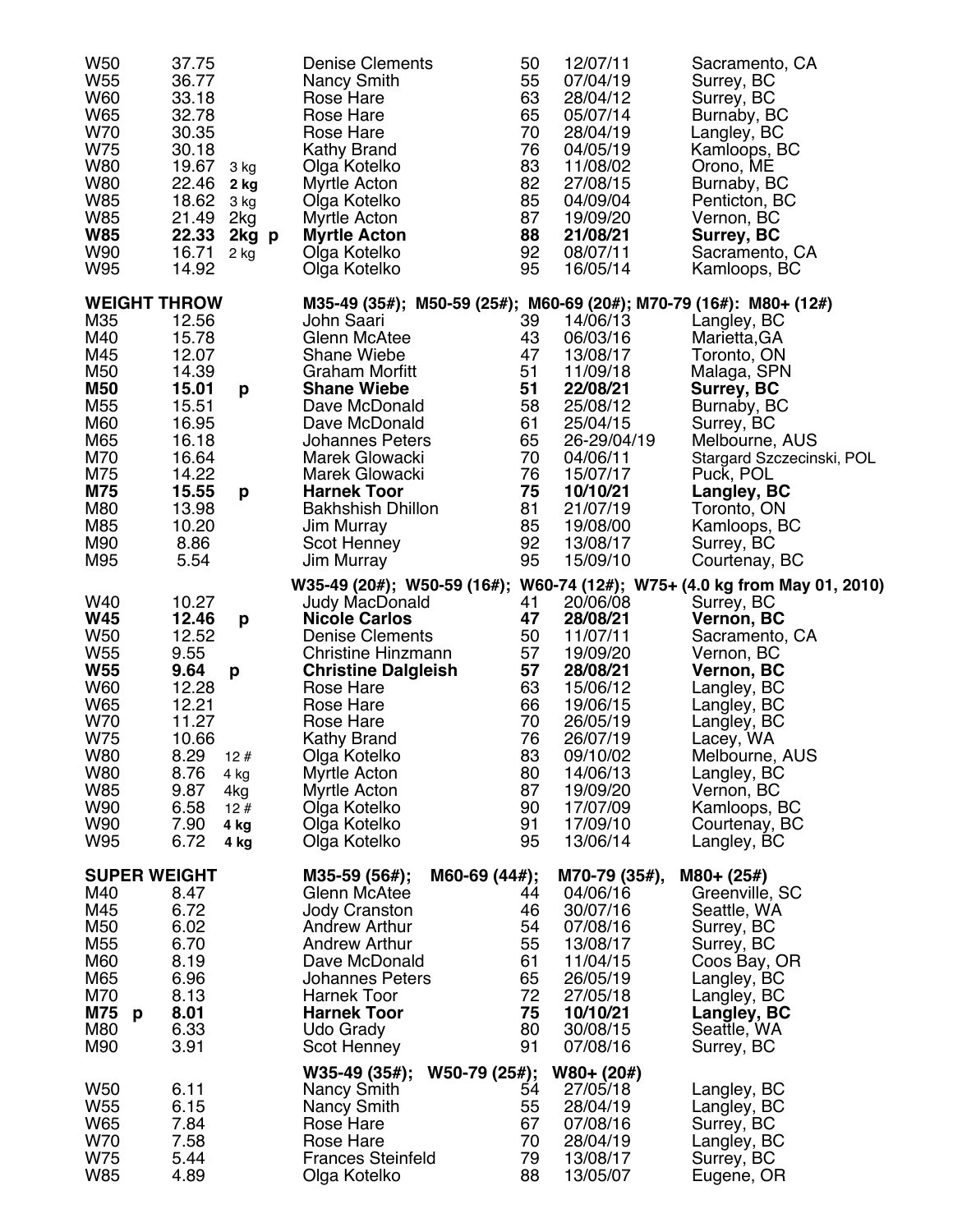|                 |               | THROWS PENTATHLON * 2014 tables (recalculated) Sequence of Events: (HT, SP, DT, JT, WT)                                                       |
|-----------------|---------------|-----------------------------------------------------------------------------------------------------------------------------------------------|
| M35             | 2570*         | 39 17/05/13 Kamloops, BC<br>John Saari North Saari Saari Suuri ka marka 1979.<br>(29.48/356, 12.30/652, 39.17/659, 31.51/326, 11.98/577)      |
| M40             | $3141*$       | Graham Morfitt <b>42</b> 07/08/09 Lahti, FIN<br>(31.82/444, 10.97/619, 33.47/601, 62.59/859, 11.88/618)                                       |
| M45             | 3193*         | 48<br>03/08/18<br>Shane Wiebe<br>Surrey, BC<br>(35.22/582, 12.28/775, 34.50/696, 40.15/ 545, 10.87/605)                                       |
| M50             | 3490*         | 51  13/09/18<br>Graham Morfitt<br>Malaga, SPN<br>(36.70/570, 10.80/646, 35.80/595, 61.44/972, 13.84/707)                                      |
| M55             | 3340*         | Dave McDonald<br>58 21/07/12<br>Seattle, WA<br>(40.67/734, 9.90/641, 35.06/643, 39.48/630, 12.69/692)                                         |
| M60             | $3619*$       | Johannes Peters 64 03/08/18<br>Surrey, BC<br>(41.77/753, 11.67/763, 43.86/800, 32.58/531, 15.01/772)                                          |
| M65             | 4187*         | Johannes Peters 65 23/02/19 Bunbury, AUS<br>(41.64/860, 11.85/859, 44.45/906, 36.99/704, 15.37/858)                                           |
| M70             | 4206*         | Marek Glowacki 70 17/07/11<br>Sacramento, CA<br>(37.81/758, 13.20/907, 38.29/848, 38.09/798, 15.59/895)                                       |
| M75             | 3958*         | 30/08/16 Vancouver, BC<br>Marek Glowacki 675<br>(33.53/764, 12.14/912, 32.46/798, 28.70/653, 13.58/831)                                       |
| M80             | 4086*         | Marek Glowacki<br>80 19/09/20 Vernon, BC<br>(34.78/924, 11.63/944, 30.41/870, 24.11/596, 11.73/752)                                           |
| M80             | 4333*<br>p    | Marek Glowacki 80 28/08/21 Vernon, BC<br>(36.62/982, 11.52/934, 29.51/839, 26.45/669, 13.82/909)                                              |
| M85             | 2573*         | Doug Monds 85 12/09/14<br>Langley, BC<br>(14.87/399, 6.92/586, 16.34/501, 15.32/404, 9.75/683)                                                |
| M90             | 2871? (imple) | Jim Murray <b>30 S1/07/05</b> Edmonton, AB<br>HT & SP = 4kg, not 3kg (15.31/549, 6.02/592, 16.56/673, 13.35/426, 7.89/631) (Should be higher) |
| W40             | 2663*         | Nicole Carlos<br>44  03/08/18<br>Surrey, BC<br>(30.23/614, 7.93/451, 30.23/533, 27.13/498, 9.46/ 567)                                         |
| <b>W45</b>      | 3746*<br>p    | 47 28/08/21 Vernon, BC<br><b>Nicole Carlos</b><br>(37.31/875, 9.38/608, 36.40/730, 31.80/661, 12.46/872)                                      |
| <b>W50</b>      | $3115*$       | Denise Clements<br>50  05/06/11<br>Sidney, BC<br>$(36.40/860, 9.35/647, 21.69/434, 19.93/405, 12.25/769)$                                     |
| W <sub>55</sub> | 2632*         | Christine Hinzmann 57 19/09/20<br>Vernon, BC<br>(23.62/559, 8.32/621, 21.43/479, 15.61/337, 9.55/636)                                         |
| <b>W55</b>      | 2764*<br>p    | 59<br>28/08/21<br><b>Joan Harris</b><br>Vernon, BC<br>(26.32/641, 8.25/615, 21.49/481, 21.10/487, 8.35/540)                                   |
| W60             | 3432*         | Rose Hare<br>64<br>26/07/13<br>Regina, BC<br>(29.98/844, 8.75/736, 22.44/573, 19.38/500, 12.10/779)                                           |
| W65             | 4058*         | 16/05/14<br>Rose Hare<br>65<br>Kamloops, BC<br>(30.37/971, 9.33/893, 23.78/706, 21.66/655, 11.70/833)                                         |
| W70             | 4116*         | 70<br>26/05/19<br>Rose Hare<br>Langley, BC<br>(28.77/1047, 8.30/888, 21.60/740, 16.36/559, 11.12/882)                                         |
| W75             | 3844*         | 78<br>19/08/11<br>Myrtle Acton<br>Trail, BC<br>(26.08/917, 8.20/862, 17.81/623, 17.55/667, 10.45/755)                                         |
| W80             | 3564*         | 81<br>12/09/14<br>Myrtle Acton<br>Langley, BC<br>(20.38/801, 6.57/769, 17.65/742, 12.61/556, 8.63/696)                                        |
| W85             | 4279*         | Myrtle Acton<br>14/09/19<br>Kelowna<br>86<br>(21.04/1003, 6.45/888, 15.48/793, 13.51/768, 8.91/827)                                           |
| W90             | 4317*         | Olga Kotelko<br>91<br>2010<br>Courtenay<br>(14.59/809, 5.43/880, 13.65/896, 11.79/891, 7.90/841)                                              |
| W95             | 5016*         | 95<br>16/05/14<br>Olga Kotelko<br>Kamloops, BC<br>(14.92/1097, 4.91/985, 11.75/1066, 9.64/1072, 6.41/796)                                     |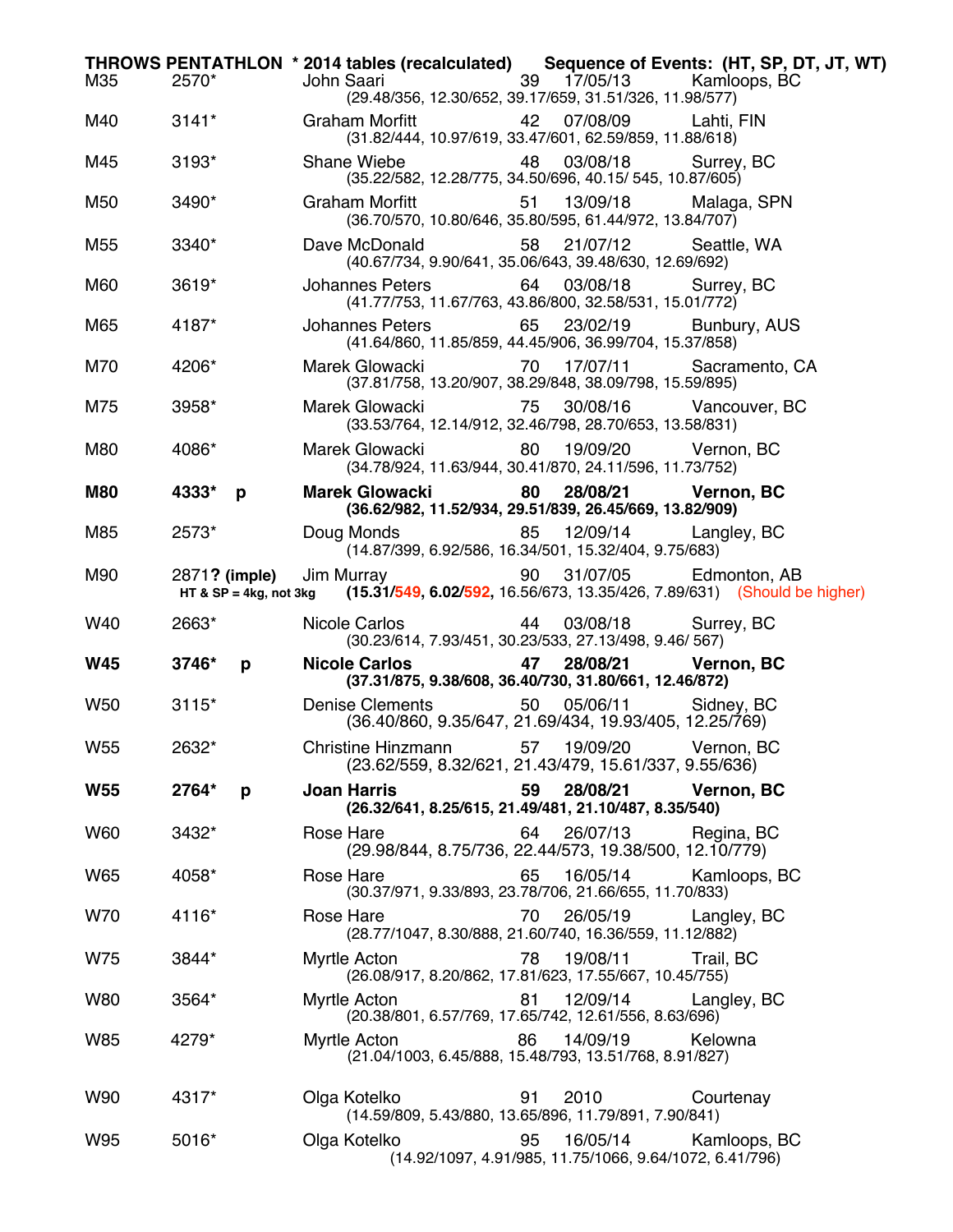| M35             | 2468*   | PENTATHLON * 2014 Tables (recalculated) MEN's Sequence of Events: (LJ, JT, 200, DT, 1500)<br>James O'Kane<br>37 19/06/13 Toronto, ON<br>(5.59w:0.7/535, 44.59/517, 26.97w:1.4/482, 35.43/582, 5:42.91/352)                                         |
|-----------------|---------|----------------------------------------------------------------------------------------------------------------------------------------------------------------------------------------------------------------------------------------------------|
| M40             | 2393*   | Gary Silvester <b>Sandware</b><br>41 17/07/09 Kamloops, BC<br>(5.38 +0.5/556, 33.23/386, 25.86 -3.2/634, 29.76/519, 6:09.74/298)                                                                                                                   |
| M45             | 2803*   | 21/08/96<br><b>Brock Pullen</b><br>47<br>Eugene, OR<br>(4.90/512, 39.82/539, 27.51/572, 34.12/687, 5:41.83/493)                                                                                                                                    |
| M50             | 3237*   | 53 30/07/05<br>Reidar Zapf-Gilje<br>Edmonton, AB<br>(4.77/556, 37.79/535, 26.89/690, 37.48/630, 4:55.43/826)                                                                                                                                       |
| M <sub>55</sub> | 2478*   | Grant Lamothe <b>Contains Container</b><br>07/08/03<br>59<br>Eugene, OR<br>(4.24/494, 33.74/517, 28.76/620, 25.68/435, 6:32.86/412)                                                                                                                |
| M60             | 3575*   | Reidar Zapf-Gilje<br>63 13/06/15 Tonsberg/NOR<br>(4.58 w=0.0/684), 38.05/645, 29.01 w=0.0/677, 38.37/680, 5:13.42/889)                                                                                                                             |
| M65             | 3902*   | 65 11/08/17 Toronto, ON<br>Reidar Zapf-Gilje<br>(4.39, +0.9/734, 37.08/706, 29.88 -2.6/699, 39.57/788, 5:14.80/975)                                                                                                                                |
| M70             | 2919*   | 22/08/13<br>Kamloops, BC<br><b>Barry Adams</b><br>71<br>(3.43 w=0.5/512, 29.62/585, 32.51 w=1.5/619, 24.79/498, 6:30.03/705)                                                                                                                       |
| M75             | 2696*   | Joe Giegerich 76<br>01/08/08<br>Regina, SK<br>$(3.\overline{35} + 0.0/\overline{593}, 19.67/\overline{402}, 34.61 - 1.6/\overline{608}, 16.95/\overline{353}, 6.52.98/\overline{740})$                                                             |
| M80             | 2644*   | 83<br>11/09/19<br>Karl Mey <b>Example 20</b><br>Kelowna<br>(3.12, -0.5/630, 15.44/332, 37.21, -0.4/613, 14.32/339, 7:39.85/730)                                                                                                                    |
| M85             | 2185*   | Joe Giegerich and the Sea<br>85<br>11/08/17 Toronto, ON<br>(2.72, 0.0/591, 14.28/367, 43.11, -0.4/517, 11.58/321/ 10:48.69/389)                                                                                                                    |
| W40             | 2062*   | WOMEN's Sequence of Events: (HUR, HJ, SP, LJ, 800)<br>03/08/18<br>Olesea Chitul <b>Changes</b><br>43<br>Surrey, BC<br>(16.77, 1.1/315, 1.21/439, 7.71/435, 3.69, 0.5/329, 2:50.45/544)                                                             |
| W45             | 3509*   | 21/08/96<br>Becky Willis <b>Becky</b><br>48<br>Eugene, OR<br>$(14.32/760, 1.49/891, 8.93/573, 4.67/697, 2.53.90/588)$                                                                                                                              |
| W <sub>50</sub> | 3386*   | 51  18/07/19<br>Sunette Lessing Sunette<br>Toronto, ON<br>(15.07 -1.2/651, 1.45/941, 8.70/592, 4.47 -0.1/729, 3:14.17/473)                                                                                                                         |
| W <sub>55</sub> | 2768*   | Margaret Rhebergen 59 11/09/14<br>Langley, BC<br>(16.70, 0.3/622, 1.26/771, 6.52/460, 3.52, nwi/482, 3:28.52/433)                                                                                                                                  |
| W60             | 3267*   | Margaret Rhebergen<br>63<br>12/09/18 Cranbrook, BC<br>(16.18, 0.1/707, 1.27/903, 6.50/513, 3.73, 0.4/663, 3:34.47/481)                                                                                                                             |
| <b>W65</b>      | 3039*   | Sandy Anderson 68 07/08/08 Spokane, WA<br>$(18.81 + 0.0/603, 1.19/916, 8.17/765, 2.81 + 2.1/396, 4.06.02/359)$                                                                                                                                     |
| W70             | 3348*   | 28/07/11<br>Christa Bortignon<br>74<br>Berea, OH<br>(20.76 (-0.7)/620, 1.06/818, 5.92/594, 3.36 (0.6)/756, 3:58.68/560)                                                                                                                            |
| W75             | 4743*   | 75<br>Christa Bortignon<br>09/08/12<br>Saint John, NB<br>(19.71 0.7/974, 1.09/1054, 7.58/786, 3.48 1.7/1007, 3:39.57/922)                                                                                                                          |
| <b>W80</b>      | 4838*   | 81<br>03/08/18<br>Surrey, BC<br>Christa Bortignon<br>(20.12, 1.1/1284, 0.97/991, 6.34/737, 2.97, 0.0/981, 4:25.23/845)                                                                                                                             |
| <b>W40</b>      | $2171*$ | HEPTATHLON *2014 Tables WOMEN's Sequence of Events: (HUR, HJ, SP, 200M & LJ, JT, 800M)<br><b>Marina Khrisanova</b><br>42<br>07-08/08/21<br>Surrey, BC<br>(18.63,0.0/154, 1.18/409, 5.81/299, 34.58,0.0/333, 3.31,-0.2/235, 14.58/228, 2:53.37/513) |
| W45             | 1927*   | Rachel Fouladi<br>46<br>12-13/07/14<br>Kamloops, BC<br>(18.92 w=1.2/251, 1.17/460, 4.60/239, 36.15 w= -0.5/323 & 2.82 w= -0.2/165, 7.35/91, 3:13.46/398)                                                                                           |
| <b>W50</b>      | 4314*   | 53<br>07-08/08/21<br><b>Sunette Lessing</b><br>Surrey, BC<br>(14.34 (0.0)/748, 1.36/806, 9.53/662, 31.2 (=0.0)/714, 4.23,0.2/643, 17.74/351, 3:23.61/390)                                                                                          |
| W <sub>55</sub> | 1969*   | 57<br>15-16/08/09<br>Shoreline, WA<br>Nancy Cochrane<br>(21.50 (0.0)/183, 1.15/610, 5.68/385, 43.38 (1.2)/153 & 2.53 (0.0)/178, 12.89/264, 4:02.08/196)                                                                                            |
| <b>W60</b>      | 4561*   | <b>Cindy O'Brien Hugh</b><br>62<br>07-08/08/21<br>Surrey, BC<br>(15.35,0.0/810, 1.18/759, 6.61/524, 33.43,0.0/761, 3.73,0.0/663, 17.97/457, 3:22.27/587)                                                                                           |
| W70             | 4840*   | 06-07/07/11<br>Christa Bortignon<br>Sacramento, CA<br>74<br>(20.20 (-0.2)/674, 1.09/879, 6.20/628, 34.68 (1.0)/931 & 3.33 (2.7)/741, 10.33/294, 3:42.20/693)                                                                                       |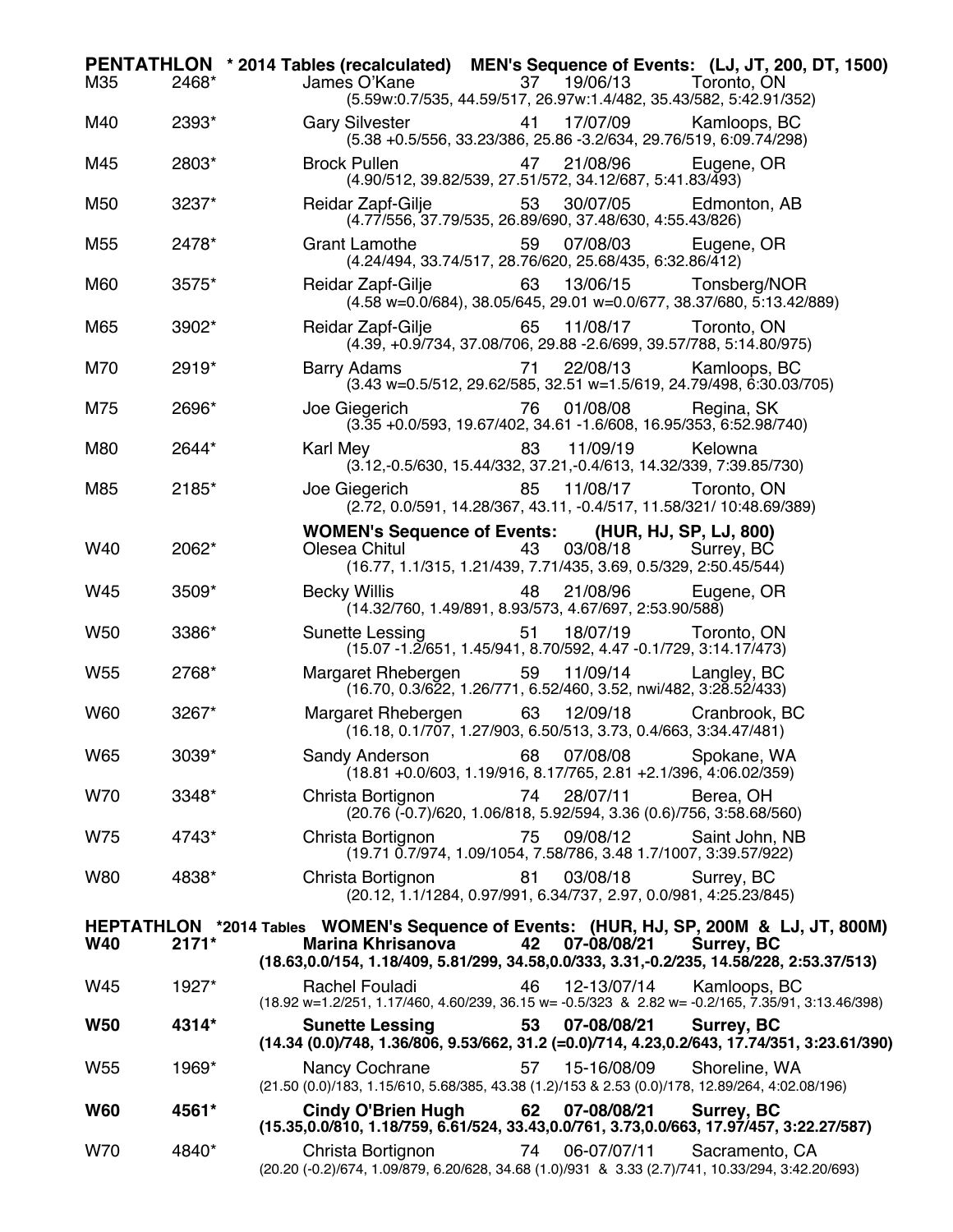| W75                                                                                                                      | 6519*             | Christa Bortignon<br>(18.26 (0.1)/1124, 1.09/1054, 7.35/758, 34.23 (-1.4)/1139 & 3.49 (-0.8)/1014, 16.30/613, 3:52.03/817)                                                                                                                                               | 76<br>03-04/08/13                                                        | Turin, ITA         |  |  |
|--------------------------------------------------------------------------------------------------------------------------|-------------------|--------------------------------------------------------------------------------------------------------------------------------------------------------------------------------------------------------------------------------------------------------------------------|--------------------------------------------------------------------------|--------------------|--|--|
| DECATHLON * 2014 Tables (points recalculated)<br>MEN's Sequence of Events: (100, LJ, SP, HJ, 400 & HH, DT, PV, JT, 1500) |                   |                                                                                                                                                                                                                                                                          |                                                                          |                    |  |  |
| M35                                                                                                                      | 5312*             | James O'Kane<br>(12.71w:0.6, 5.46w:0.4, 11.12, 1.78, 57.29 & 17.87w:0.1, 35.84, 3.30, 39.49, 5:28.88)                                                                                                                                                                    | 37<br>14-15/06/13<br>(547, 508, 578, 644, 586 & 553, 591, 444, 442, 419) | Langley, BC        |  |  |
| M40                                                                                                                      | 6112*             | <b>Steve Kemp</b><br>(12.08, 5.75, 10.33, 1.56, 57.51 & 16.72, 32.36, 3.00, 46.06, 4:50.85)                                                                                                                                                                              | 07-08/10/93<br>40<br>(736, 644, 576, 488, 648 & 741, 577, 413, 589, 700) | Miyazaki, JPN      |  |  |
| M45                                                                                                                      | 4966** (too high) | Brock Pullen (early tables) 46                                                                                                                                                                                                                                           | 17-18/06/95                                                              | Eugene, OR         |  |  |
| M45                                                                                                                      | 4720*             | <b>Grant Lamothe</b><br>(13.89/1.6, 4.85/w=?, 10.59, 1.37, 62.65 & 20.54/w=?, 26.98, 2.27, 32.28, 5:37.02)                                                                                                                                                               | 45<br>17-18/06/95<br>(485, 502, 651, 396, 531 & 450, 514, 264, 410, 517) | Eugene, OR         |  |  |
| M50                                                                                                                      | 6547*             | Reidar Zapf-Gilje<br>(13.23/2.3, 5.17/1.3, 11.64, 1.48, 59.58 & 17.04/2.1, 38.71, 2.90, 40.77, 4:58.68)                                                                                                                                                                  | 53<br>22-23/08/05<br>(669, 664, 706, 552, 718 & 692, 655, 496, 589, 806) | San Sebastian, SPN |  |  |
| M <sub>55</sub>                                                                                                          | 7079*             | <b>John Hawkins</b><br>(13.68/0.2, 5.31/0.0, 12.68, 1.75, 1.06.51 & 19.49/-0.2, 37.05, 3.80, 41.21, 6:18.00)                                                                                                                                                             | 15-16/07/06<br>57<br>(669, 804, 858, 934, 550 & 525, 688, 910, 665, 476) | Shoreline, WA      |  |  |
| M60                                                                                                                      | 7243*             | <b>Warren Hamill</b><br>(13.83/-1.1, 4.90/-0.1, 11.57, 1.57, 1:05.90 & 17.38/0.6, 42.12, 3.30, 37.97, 6:32.24)                                                                                                                                                           | 60<br>15-16/07/06<br>(723, 788, 755, 840, 650 & 770, 762, 816, 643, 496) | Shoreline, WA      |  |  |
| M65                                                                                                                      | 5179*             | <b>Grant Lamothe</b><br>(14.57; 0.8, 4.01; 0.1, 9.72, 1.18, 1.12.47 & 22.69; -0.5, 28.87, 1.70, 33.43, 7:23.27)                                                                                                                                                          | 65<br>15-16/08/09<br>(687, 604, 681, 488, 529 & 381, 536, 271, 621, 381) | Shoreline, WA      |  |  |
| <b>M70</b>                                                                                                               | 3933*             | <b>Sven Donaldson</b><br>(17.82w=0.0, 3.14w=0.3, 6.77, 1.24, 1:34.20 & 20.67w=-0.1, 22.92, 2.35, 19.94, 8:09.90)                                                                                                                                                         | 08-08/08/21<br>72<br>(331, 415, 406, 653, 132 & 265, 450, 612, 349, 320) | Surrey, BC         |  |  |
| <b>M75</b>                                                                                                               | 5297*             | <b>Tom Ukonmaanaho</b><br>(17.63w=0.0, 2.98w=0.0, 8.92, 1.12, 1.18.72 & 19.39w=0.2, 22.06, 2.05, 26.96, 8:10.39)                                                                                                                                                         | 07-08/08/21<br>76<br>(456, 455, 636, 610, 600 & 425, 496, 573, 604, 442) | Surrey, BC         |  |  |
| M80                                                                                                                      | 4325*             | Danny Daniels<br>(17.25 w 2.6, 2.88 w 1.6, 8.50, 1.06, 2.05.50 & 20.74 w 0.3, 19.17, 1.10, 22.03, 11:04.81)                                                                                                                                                              | 80<br>28-29/07/09<br>(647, 527, 654, 644, 6 & 478, 494, 199, 532, 144)   | Lahti, FIN         |  |  |
| W45                                                                                                                      | 1989*             | WOMEN's Sequence of Events: (100, DT, PV, JT, 400 & HH, LJ, SP, HJ, 1500)<br>Anne Murfitt <b>49 15-16/08/09</b> Shoreline, WA<br>(18.01 nwi, 17.02, 0, 15.69, 1:39.17 & 20.31 w:-1.0, 2.41 w:0.3, 6.21, 1.12, 8:05.57)<br>(264, 287, 0, 281, 7 & 147, 80, 361, 409, 153) |                                                                          |                    |  |  |
| W60                                                                                                                      | 3376*             | Nola Hendrie<br>(18.30/-0.9, 13.76, 1.65, 13.30, 1:44.24 & 21.00/-0.4, 2.91/0.5, 5.96, 0.99, 8:32.71)                                                                                                                                                                    | 60<br>06-07/08/16<br>(471, 313, 369, 298, 107 & 236, 352, 460, 470, 300) | Shoreline, WA      |  |  |
| W65                                                                                                                      | 5009*             | Sandy Anderson<br>(17.94 w-0.5, 18.60, 1.60, 19.38, 1:55.27 & 19.34 w-0.4, 2.65 w 0.4, 7.48, 1.18, 8:41.06)                                                                                                                                                              | 69<br>15-16/08/09<br>(607, 526, 412, 542, 67 & 550, 336, 688, 891, 390)  | Shoreline, WA      |  |  |
| Note:                                                                                                                    |                   | 1) As of May 01, 2010, the W75+ used lighter implements in the hammer, weight and shot.                                                                                                                                                                                  |                                                                          |                    |  |  |

(Two sets of records will be kept for these events for a few years)

2) As of January 01, 2014, the W60-74 Javelin was changed from 400g to 500g. (Two sets of records will be kept for this event for a few years)

3) The Multi-events have been recalculated using the 2010/2014 Tables

4) Jim Murray (M90) used the heavier implements during the Throws Pentathlon. (Prior to the changes in 2010).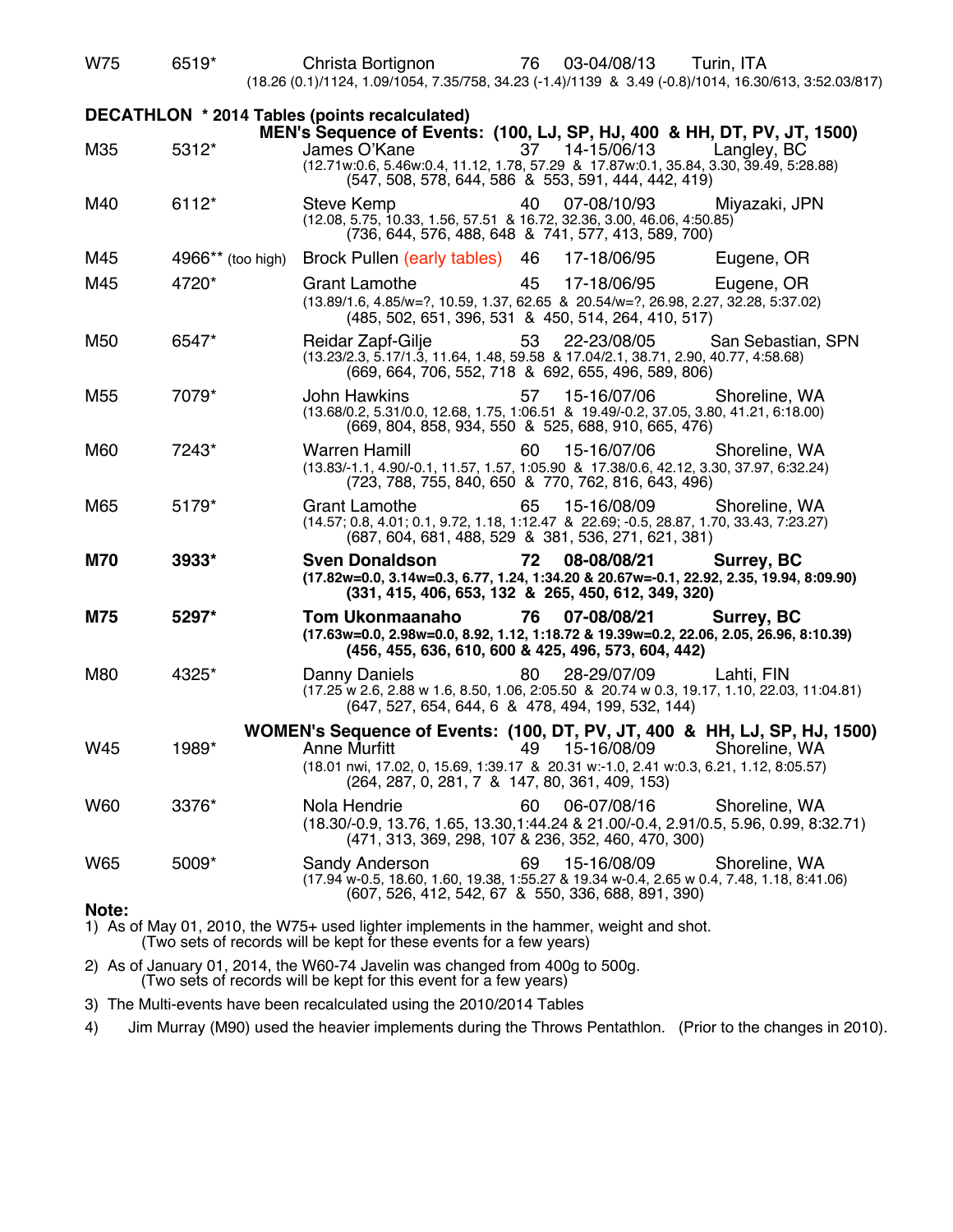## **RACEWALKING RECORDS (OUTDOORS)**

| <b>1500M TRACK</b>                                                                                         |                                                                                                                             |   |                                                                                                                                                                                                                  |                                                                |                                                                                                                                  |  |                                                                                                                                                                       |                                    |
|------------------------------------------------------------------------------------------------------------|-----------------------------------------------------------------------------------------------------------------------------|---|------------------------------------------------------------------------------------------------------------------------------------------------------------------------------------------------------------------|----------------------------------------------------------------|----------------------------------------------------------------------------------------------------------------------------------|--|-----------------------------------------------------------------------------------------------------------------------------------------------------------------------|------------------------------------|
| M40<br>M45<br>M50<br>M55<br>M60<br>M65<br>M70<br>M75<br>M80<br>M85                                         | 6:13.49<br>6:18.02<br>11:24.18<br>7:12.98<br>9:56.18<br>9:43.03<br>10:34.47<br>10:25.35<br>10:15.26<br>13:24.81             |   | <b>Dmitry Babenko</b><br><b>Dmitry Babenko</b><br>Jeff Byington<br>Gerald Dragomir<br><b>Bob Currie</b><br>Jim Johnson<br>Harnek Toor<br>Alan Vyse<br>Don Currie<br>Hugo Hess                                    | 44<br>45<br>54<br>57<br>64<br>68<br>70<br>76<br>80<br>88       | 12/08/17<br>04/08/18<br>09/07/17<br>18/07/09<br>14/09/17<br>14/09/18<br>02/07/16<br>14/09/18<br>28/06/14<br>14/09/18             |  | Toronto, ON<br>Surrey, BC<br>Burnaby, BC<br>Kamloops, BC<br>Vernon, BC<br>Cranbrook, BC<br>Kelowna, BC<br>Cranbrook, BC<br>Kelowna, BC<br>Cranbrook, BC               | CR<br><b>CR</b><br>CR<br>CR<br>CR  |
| W35<br>W40<br>W45<br>W50<br>W <sub>55</sub><br><b>W60</b><br>W65<br>W70<br>W75<br><b>W80</b><br><b>W85</b> | 9:39.87<br>7:16.98<br>10:20.25<br>10:21.10<br>9:14.55<br>9:18.78<br>9:21.26<br>12:18.42<br>10:35.70<br>12:06.55<br>19:51.31 |   | Paola Rodriguez<br>Nardene Hammond<br>Rachel Fouladi<br><b>Jill Elliott</b><br>Susan Gordon<br>Suzanne Sharp<br><b>Suzanne Sharp</b><br>Linda Rondeau<br>Lenore Marvin<br><b>Renate Cheetham</b><br>Myrtle Acton | 35<br>40<br>45<br>50<br>58<br>64<br>65<br>70<br>76<br>81<br>86 | 18/07/09<br>08/07/12<br>07/07/13<br>07/07/13<br>09/06/18<br>21/07/18<br>21/06/19<br>13/09/19<br>10/08/96<br>12/10/19<br>13/09/19 |  | Kamloops, BC<br>Burnaby, BC<br>Burnaby, BC<br>Burnaby, BC<br>Duncan, BC<br>Tumwater, WA<br>Burnaby, BC<br>Kelowna, BC<br>Victoria, BC<br>Las Vegas, NV<br>Kelowna, BC | <b>CR</b>                          |
| <b>MILE</b><br>M40<br>M45<br>W55<br><b>W80</b>                                                             | 6:35.15<br>7:01.70<br>13:29.86<br>12:26.55                                                                                  |   | <b>Dmitry Babenko</b><br>Dmitry Babenko<br>Lori Graham<br><b>Renate Cheetham</b>                                                                                                                                 | 44<br>47<br>55<br>82                                           | 28/06/17<br>12/09/20<br>29/06/13<br>12/09/20                                                                                     |  | Coquitlam, BC<br>Surrey, BC<br>Eugene, OR<br>Surrey, BC                                                                                                               | CR<br><b>CR</b><br><b>CR</b>       |
| 3000M TRACK<br>M35<br>M40<br>M45<br>M50<br>M60<br>M65<br>M70<br>M75<br>M80                                 | 13:49.52<br>12:57.03<br>12:58.99<br>15:15.11<br>16:11.89<br>21:13.38<br>20:39.30<br>27:22.35<br>21:06.88                    |   | <b>Dmitry Babenko</b><br><b>Dmitry Babenko</b><br><b>Dmitry Babenko</b><br>Gerry Dragomir<br>Gerry Dragomir<br><b>Harnek Toor</b><br>Jim Dyer<br>Mac McNair<br>Don Currie                                        | 39<br>44<br>45<br>52<br>60<br>68<br>72<br>79<br>80             | 15/06/12<br>16/06/17<br>16/06/18<br>17/07/04<br>15/06/12<br>27/06/14<br>19/06/15<br>19/06/15<br>27/06/14                         |  | Langley, BC<br>Langley, BC<br>Langley, BC<br>Calgary, AB<br>Langley, BC<br>Kelowna, BC<br>Langley, BC<br>Langley, BC<br>Kelowna, BC                                   | CR<br><b>CR</b><br>CR              |
| W40<br>W45<br>W50<br>W55<br><b>W60</b><br>W65<br>W75<br>W80<br><b>W80</b>                                  | 14:39.51<br>18:05.84<br>20:06.69<br>19:13.36<br>19:37.48<br>18:47.30<br>24:58.47<br>24:26.72<br>24:16.51                    | p | Nardene Hammond<br>Linda Keatley-Campbell<br>Jacquie Hughes<br>Faune Johnson<br>Suzanne Sharp<br><b>Ellie Halcrow</b><br><b>Renate Cheetham</b><br><b>Renate Cheetham</b><br><b>Renate Cheetham</b>              | 41<br>46<br>53<br>55<br>64<br>65<br>79<br>81<br>83             | 14/06/13<br>14/06/03<br>11/06/05<br>14/06/03<br>08/07/18<br>15/06/12<br>16/06/17<br>15/06/19<br>21/08/21                         |  | Langley, BC<br>Langley, BC<br>Duncan, BC<br>Langley, BC<br>Burnaby, BC<br>Langley, BC<br>Langley, BC<br>Langley, BC<br>Surrey, BC                                     | <b>CR</b><br>CR<br>CR<br><b>CR</b> |
| 5000M TRACK<br>M40<br>M45<br>M50<br>M55<br>M70<br>M85                                                      | 22:15.37<br>22:39.18<br>24:02.68<br>26:35.93<br>38:07.70<br>42:57.89                                                        |   | <b>Dmitry Babenko</b><br>Dmitry Babenko<br>Gerry Dragomir<br>Gerry Dragomir<br><b>Arthur Gee</b><br><b>Claude Bell</b>                                                                                           | 43<br>45<br>53<br>57<br>72<br>86                               | 26/10/16<br>05/08/18<br>27/08/05<br>19/07/09<br>29/08/16<br>18/07/04                                                             |  | Perth, AUS<br>Surrey, BC<br>San Sebastian, SPN<br>Kamloops, BC<br>Vancouver, BC<br>Calgary, AB                                                                        | CR<br>CR                           |
| W35<br>W40<br>W45<br>W50<br>W55<br>W60<br>W65                                                              | 26:43.68<br>28:54.38<br>30:29.30<br>33:41.98<br>31:54.56<br>33:43.40<br>33:05.95                                            |   | Nardene Hammond<br>Nardene Hammond<br>Jacqueline Gill<br>Rimka Laman<br>Kathleen Kane<br>Suzanne Sharp<br>Flora Young                                                                                            | 39<br>43<br>45<br>53<br>55<br>64<br>66                         | 07/07/11<br>07/08/15<br>17/08/03<br>18/08/00<br>18/10/09<br>21/07/18<br>??/??/00                                                 |  | Sacramento, CA<br>Lyon, FRA<br>Richmond, BC<br>Kamloops, BC<br>Sydney, AUS<br>Tumwater, WA<br>Kelowna, BC                                                             |                                    |